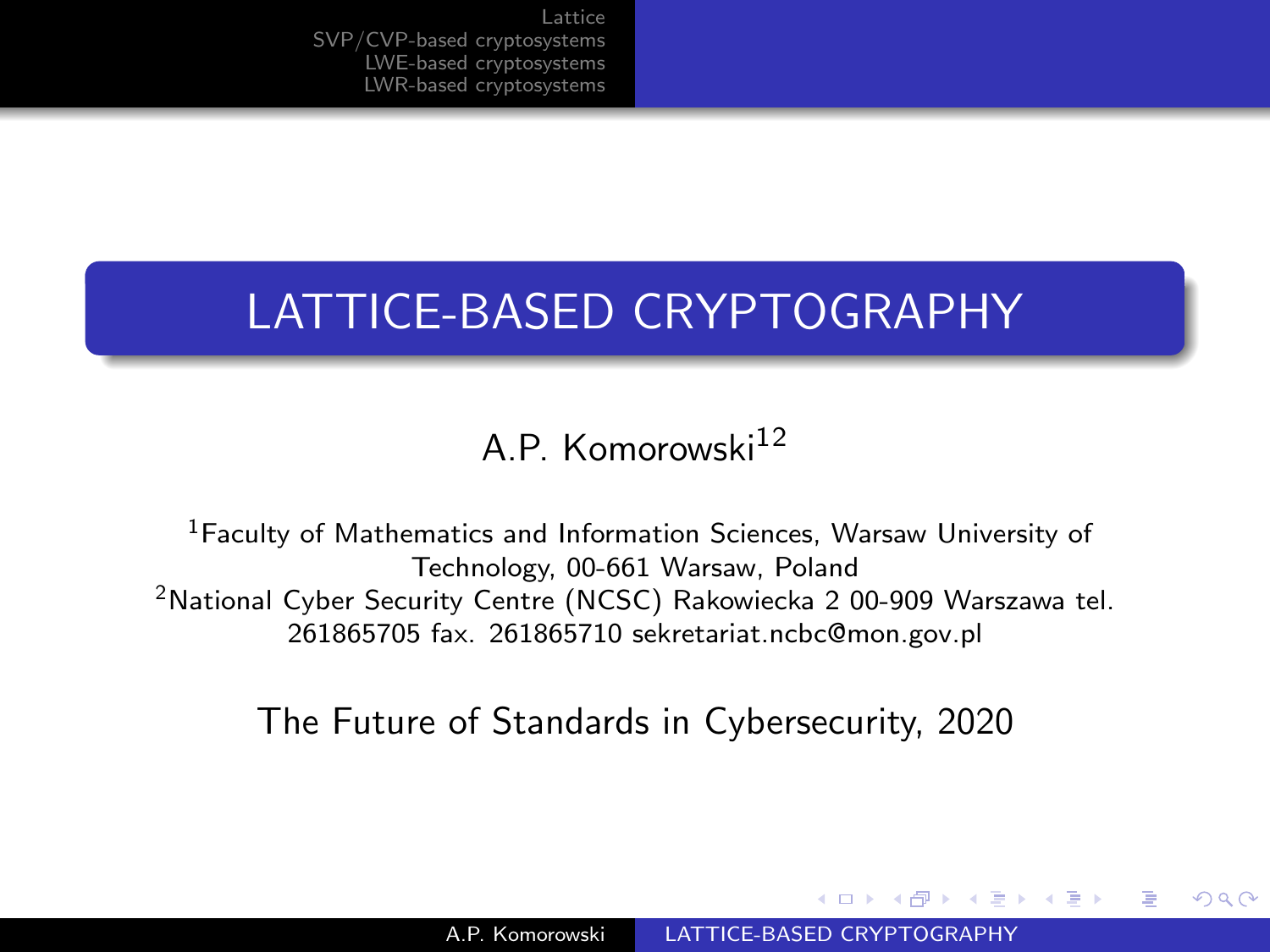# Who am 1?

A.P. Komorowski [LATTICE-BASED CRYPTOGRAPHY](#page-0-0)

メロメ メ部メ メミメ メミメ

目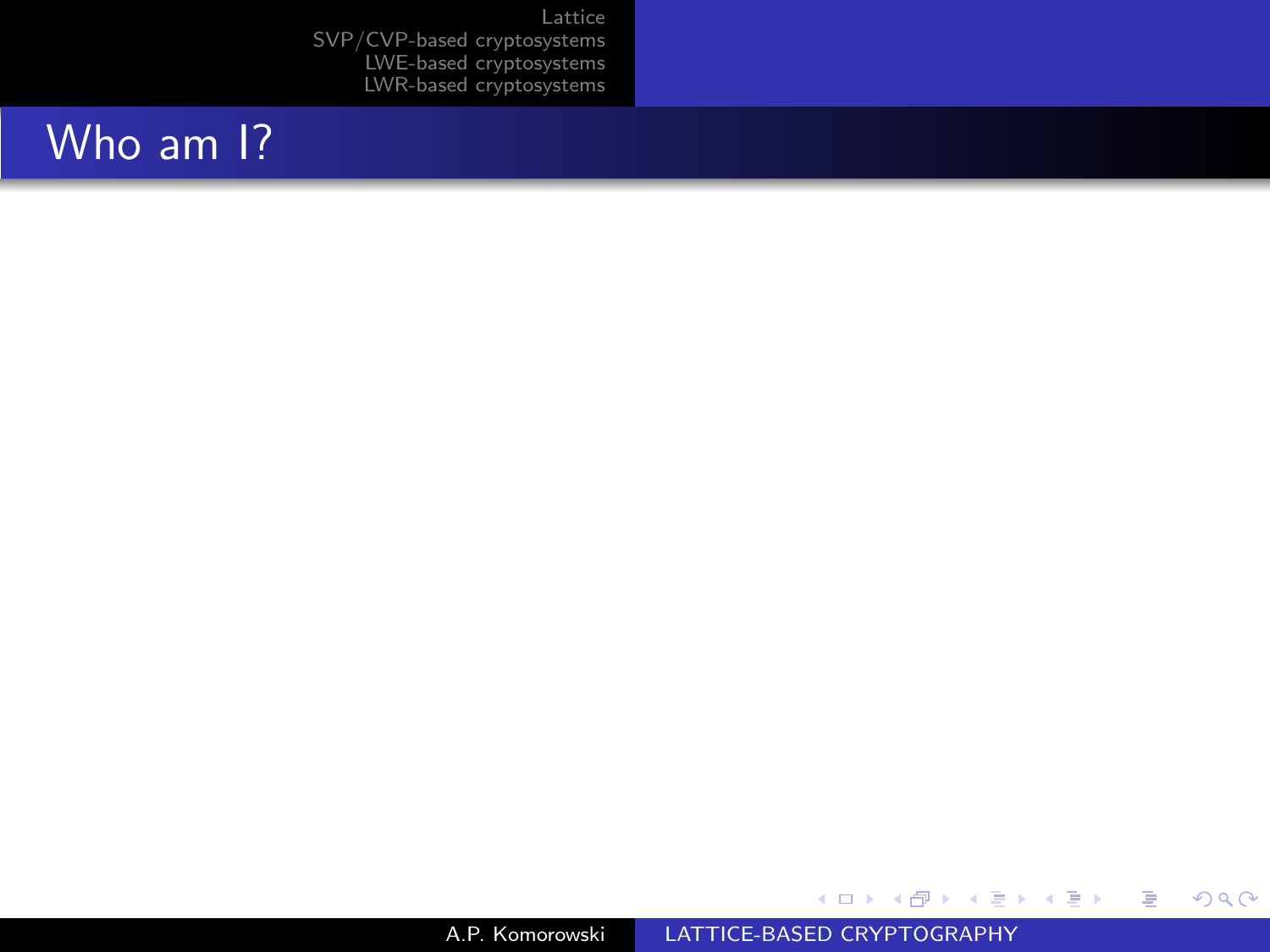# Who am I?

Faculty of Mathematics and Information Sciences, Warsaw University of Technology



つくへ

∍

a.  $\Box$   $\sim$ - 4 三 ∍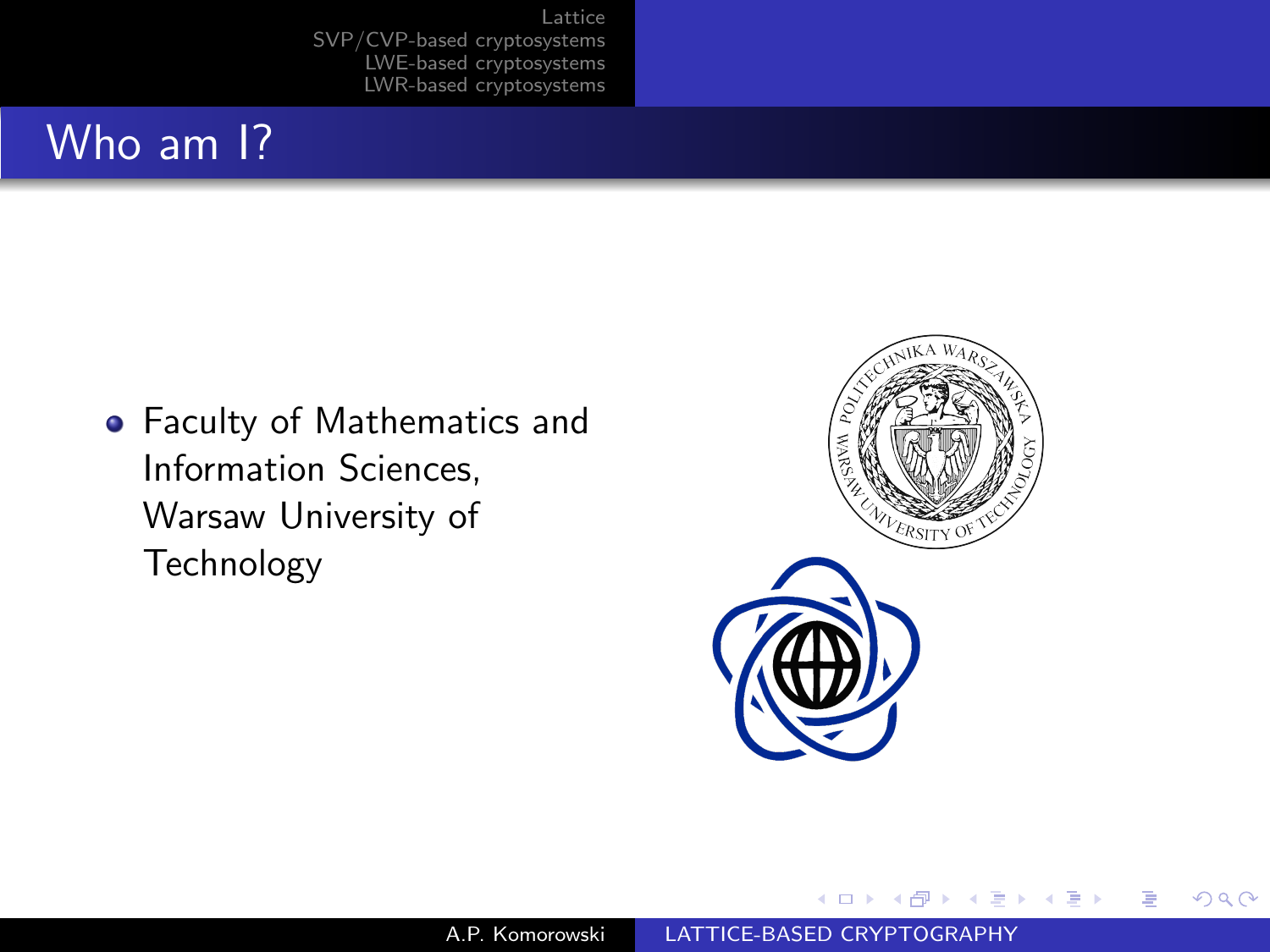# Who am I?

- Faculty of Mathematics and Information Sciences, Warsaw University of Technology
- National Cyber Security **Centre**



造  $\sim$ 

 $QQ$ 

 $\Box$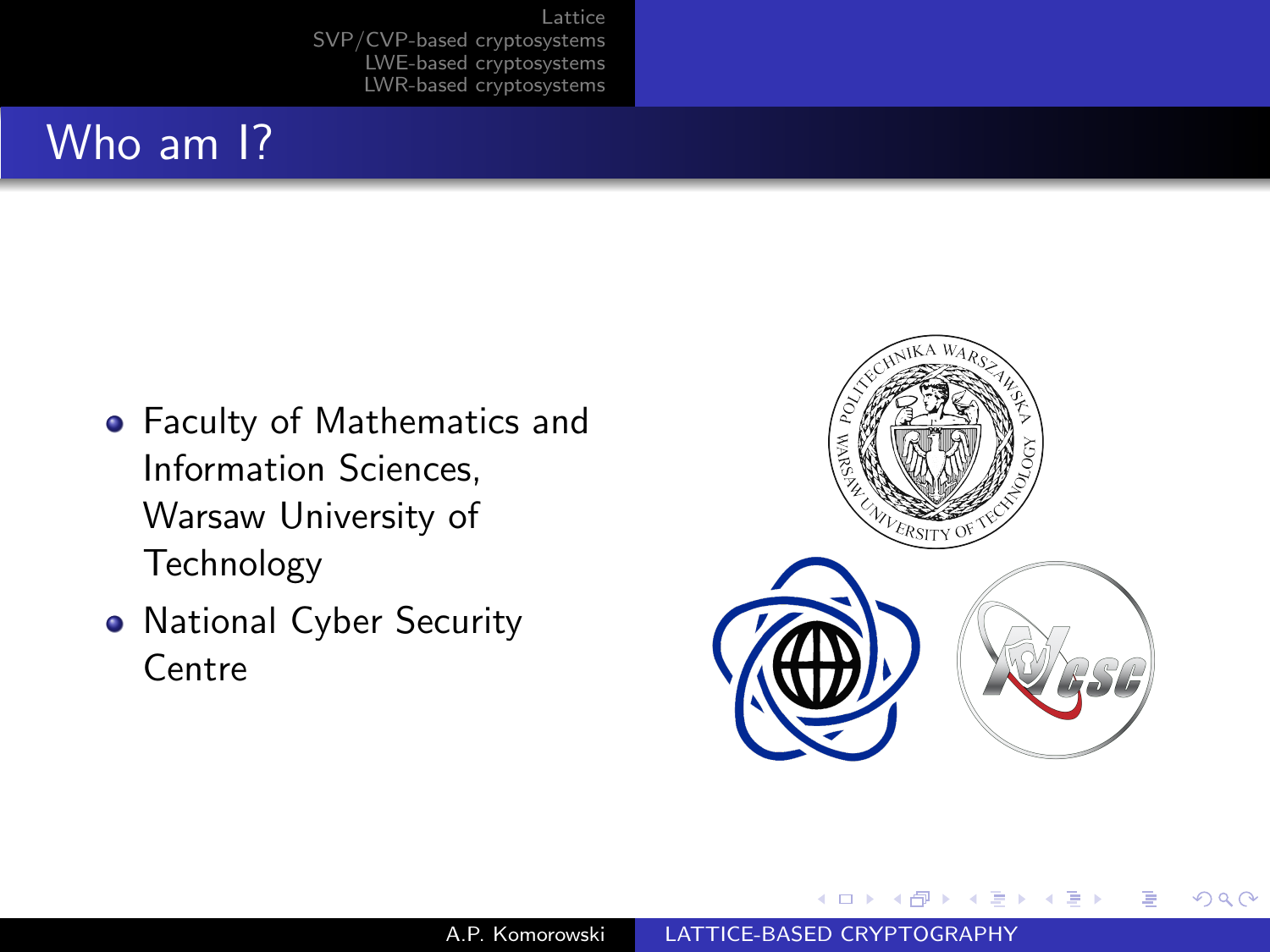Why Lattice-based cryptography?

A.P. Komorowski [LATTICE-BASED CRYPTOGRAPHY](#page-0-0)

 $\leftarrow$ 

 $\sim$ -41

同

→ す唐\* す唐\*

È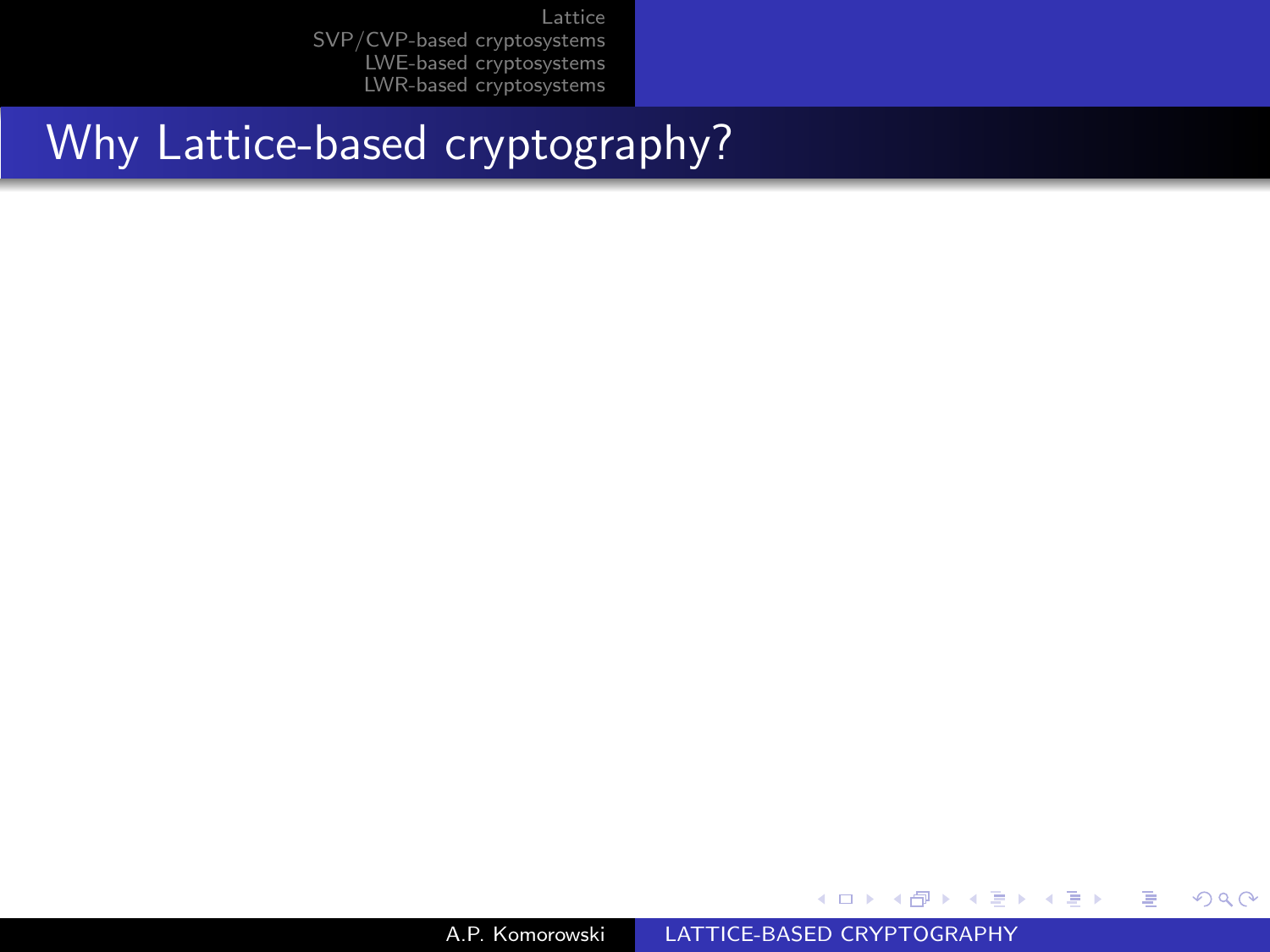# <span id="page-5-0"></span>Why Lattice-based cryptography?

At July 22, 2020, the list of Post-Quantum Cryptography Standardization Competition Finalists were announced. There were 4 finalists in the category Public-key Encryption and Key-establishment Algorithms:

- CRYSTALS-KYBER (lattice-based),
- NTRU (lattice-based),
- SABER (lattice-based),
- Classic McEliece (code-based).

ā.

[https://csrc.nist.gov/Projects/post-quantum-cryptography/](https://csrc.nist.gov/Projects/post-quantum-cryptography/round-3-submissions) [round-3-submissions](https://csrc.nist.gov/Projects/post-quantum-cryptography/round-3-submissions)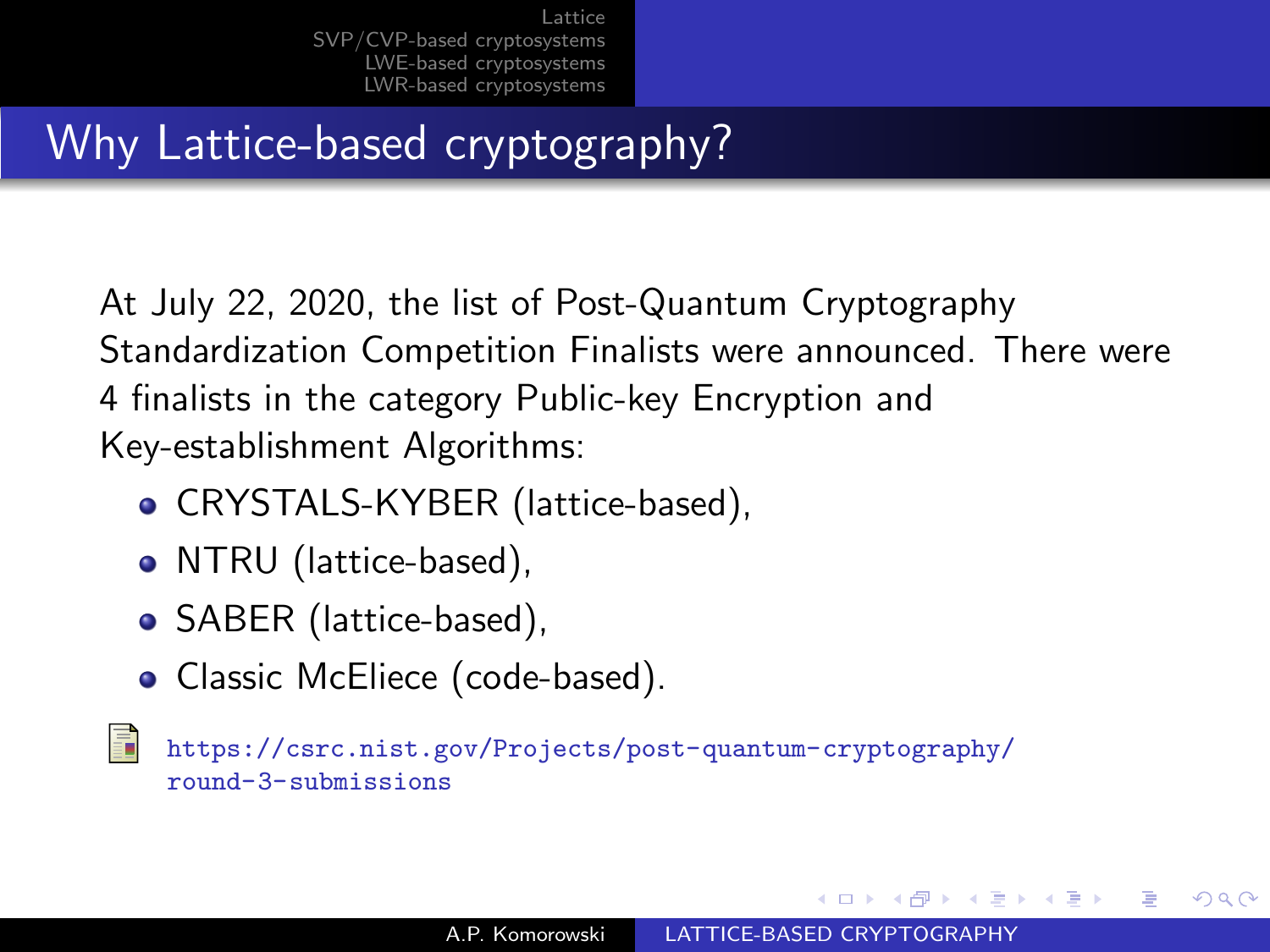# <span id="page-6-0"></span>Definition

Let  $n, m \in \mathbb{Z}_+$ , and  $b_1, b_2, \ldots, b_m \in \mathbb{R}^n$ - linearly independent. Then the (additive) subgroup

$$
\mathcal{L}(b_1, b_2, \ldots, b_n) = \Big\{\sum_{i=0}^n a_i b_i \mid a_i \in \mathbb{Z}\Big\}
$$

of  $\mathbb{R}^n$  generated by  $b_1, b_2, \ldots, b_m$  is called the *lattice generated by* the basis  $B = (b_1, b_2, ..., b_m)$ . LITERATURE:



Raghunathan, M. S.: Discrete Subgroups of Lie Groups, Springer-Verlag Berlin Heidelberg, 1972.

螶

Witte-Morris, D.: Introduction to Arithmetic Groups , Deductive Press, 2015.

 $\mathcal{A}$  and  $\mathcal{A}$  in the set of  $\mathbb{R}$  is a set of  $\mathbb{R}$  is a set of  $\mathbb{R}$  is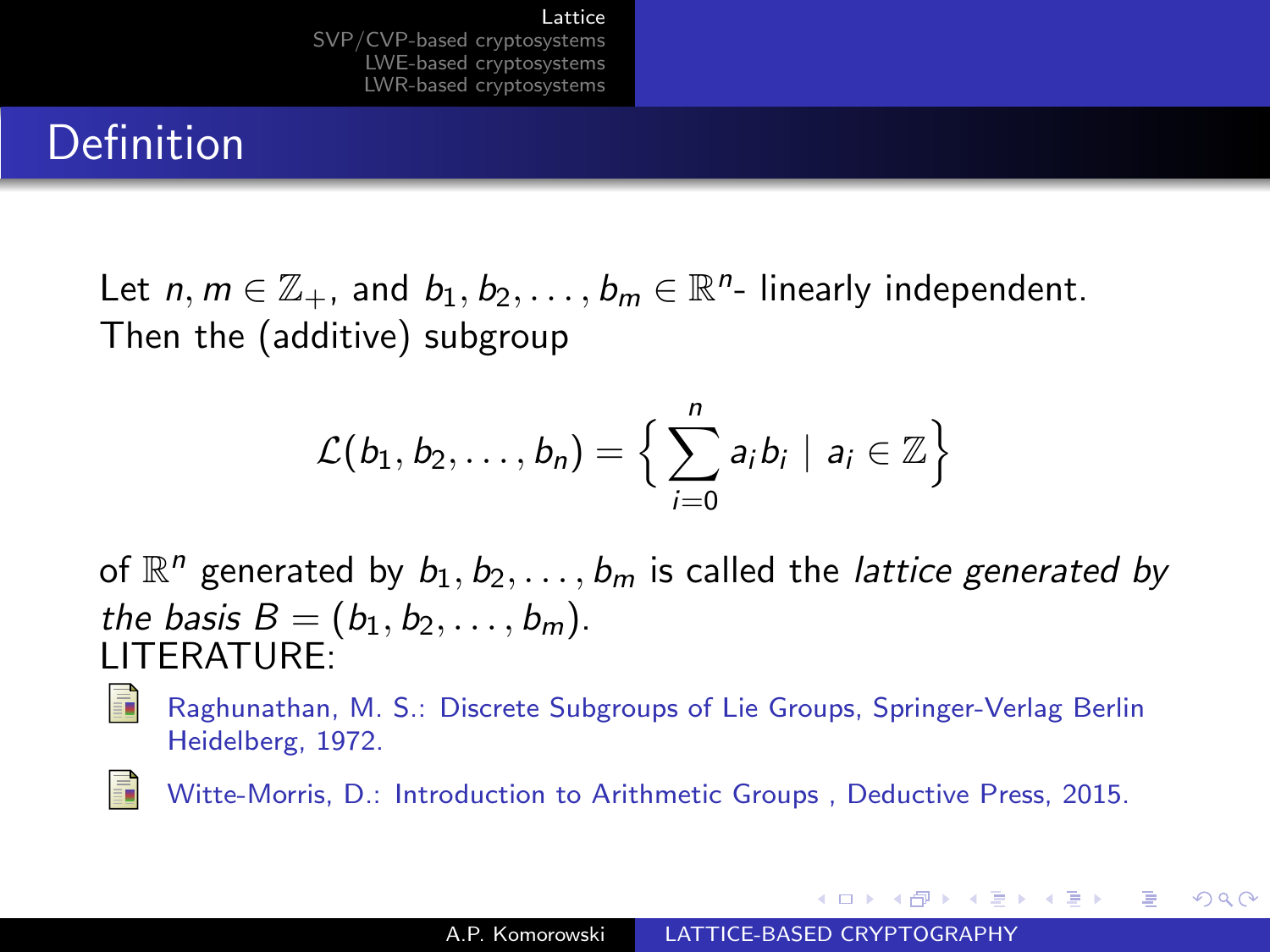## Norms and distances

Assume that there is a norm  $\|\cdot\| \colon \mathbb{R}^n \to [0,\infty)$  defined on vector space  $\mathbb{R}^n$ .

A norm induces the distance  $d: \mathbb{R}^n \times \mathbb{R}^n \to [0, \infty)$  by

$$
d(x,y)=\parallel x-y\parallel.
$$

∢何 ▶ ∢ ヨ ▶ ∢ ヨ ▶

 $\Omega$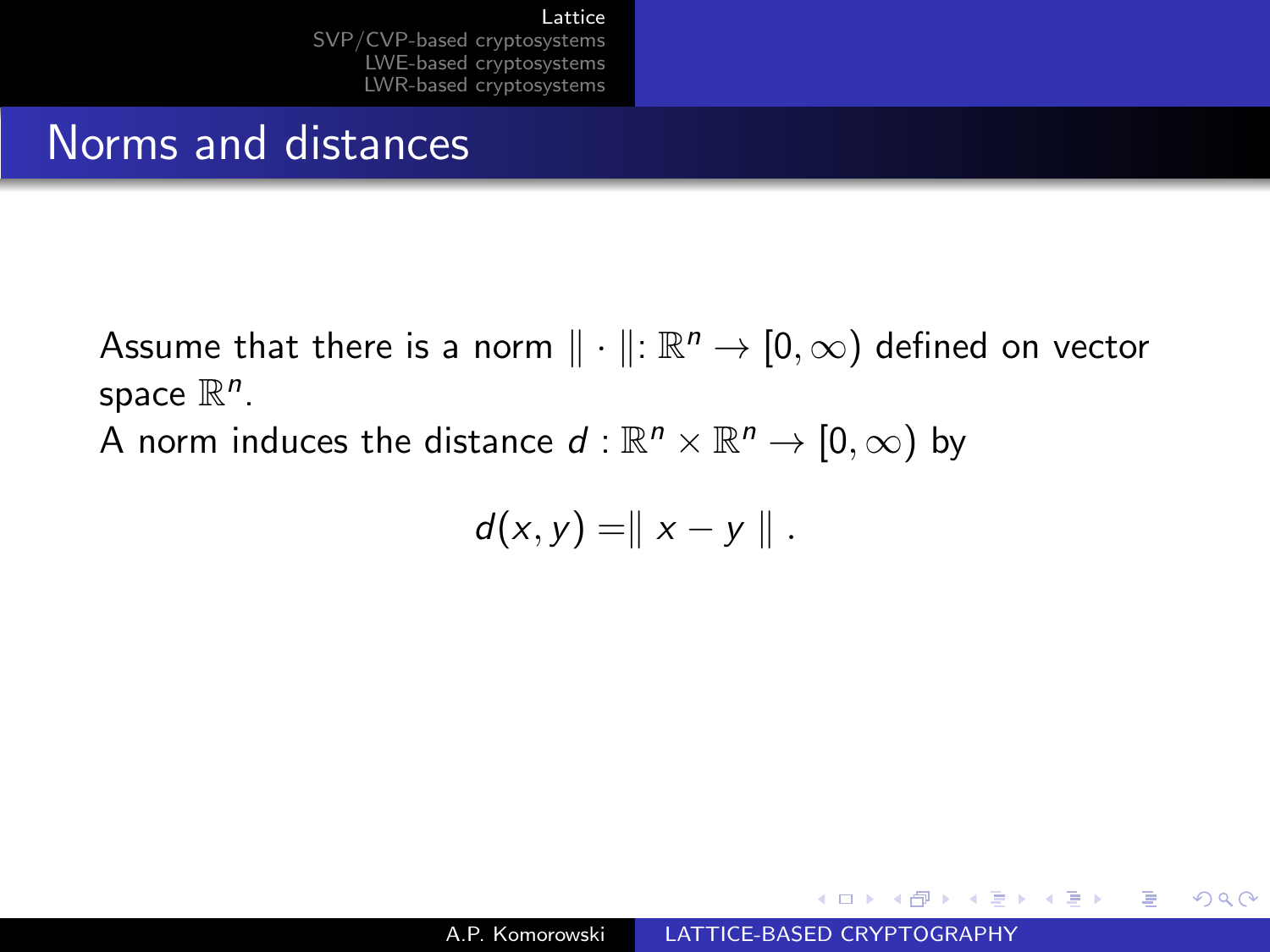## Norms and distances

Assume that there is a norm  $\|\cdot\| \colon \mathbb{R}^n \to [0,\infty)$  defined on vector space  $\mathbb{R}^n$ . A norm induces the distance  $d: \mathbb{R}^n \times \mathbb{R}^n \to [0, \infty)$  by

$$
d(x,y)=\parallel x-y\parallel.
$$

In general, to construct a lattice based-cryptosystem we can take any norm. In practice, most cryptosystems use the Euclidean norm  $\|\cdot\|_2$ .

A & Y B & Y B &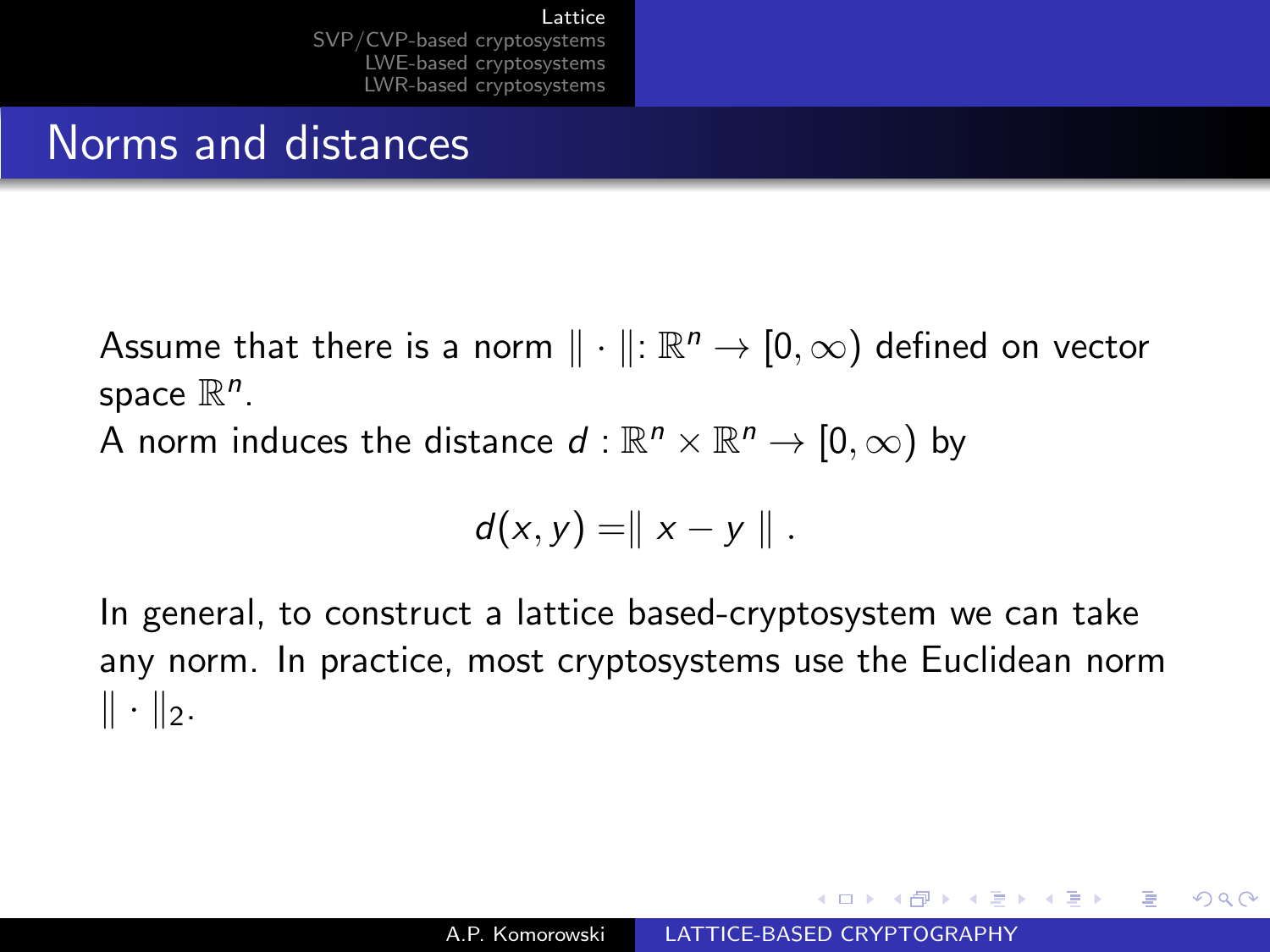Lattice problems - SVP/CVP

#### Shortest Vector Problem, SVP

Let  $\mathcal L$  be a lattice. Find a nonzero vector  $y \in \mathcal L$ , such that  $\|y\| \leq \|x\|$  for  $x \in \mathcal{L} \setminus \{0\}.$ 

#### Closest Vector Problem, CVP

Let  $\mathcal L$  be a lattice and  $t \in \mathcal L$ . Find a vector  $y \in \mathcal L$ , such that  $\|y - t\| \leq \|x - t\|$  for  $x \in \mathcal{L} \setminus \{t\}$  and  $y \neq t$ .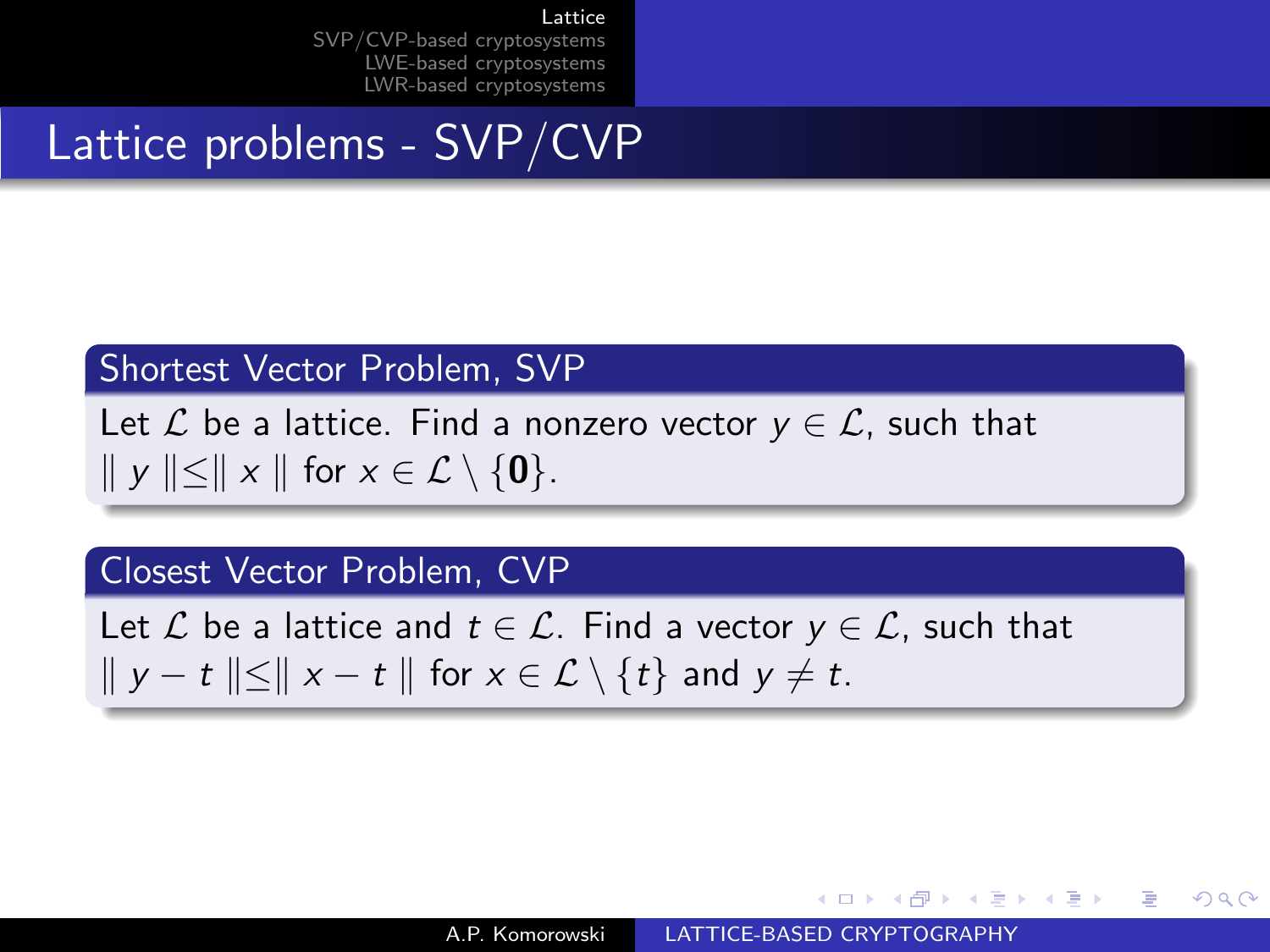# Lattice problems - Decision SVP/CVP

Let  $r \in \mathbb{R}$  with  $r > 0$  be given.

#### Decision SVP

Let  $\mathcal L$  be a lattice. Decide whether there exists a nonzero vector  $y \in \mathcal{L}$ , such that  $||y|| \leq r$ .

#### Decision CVP

Let L be a lattice and  $t \in \mathcal{L}$ . Decide whether there exists a vector  $y \in \mathcal{L}$  different than t, such that  $||y - t|| \leq r$ .

**Adviev**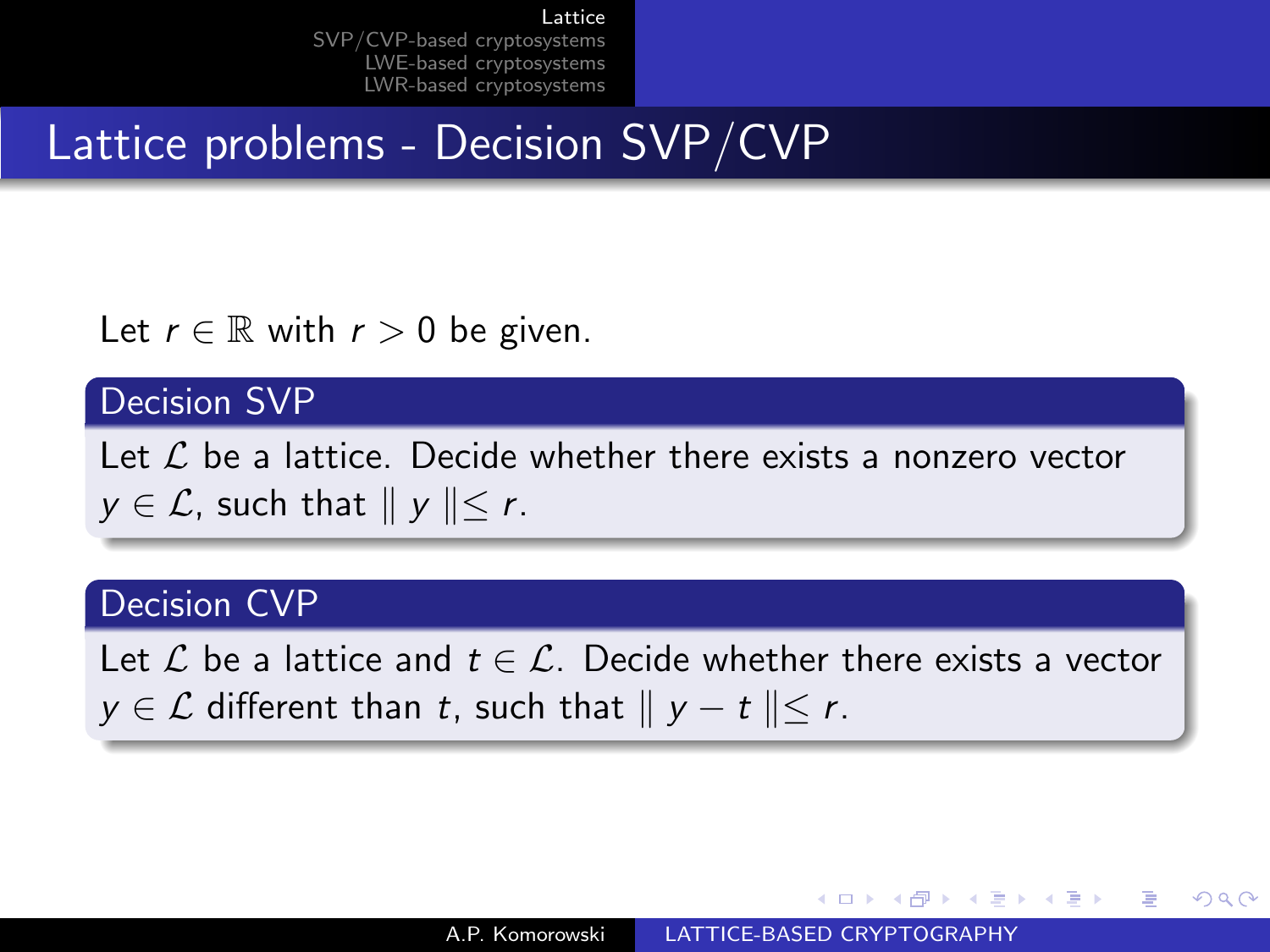# <span id="page-11-0"></span>Lattice problems - Approximate SVP/CVP

Let  $\gamma \in \mathbb{R}$  with  $\gamma \geq 1$ .

#### $\gamma$ -Approximate SVP

Let  $\mathcal L$  be a lattice. Find a nonzero vector  $y \in \mathcal L$ , such that  $\parallel y \parallel \leq \gamma \parallel x \parallel$  for  $x \in \mathcal{L} \setminus \{0\}.$ 

#### $\gamma$ -Approximate CVP

Let  $\mathcal L$  be a lattice and  $t \in \mathcal L$ . Find a nonzero vector  $y \in \mathcal L$ , such that  $||y - t|| \leq \gamma ||x - t||$  for  $x \in \mathcal{L} \setminus \{0\}.$ 

→ (何) → (日) → (日) →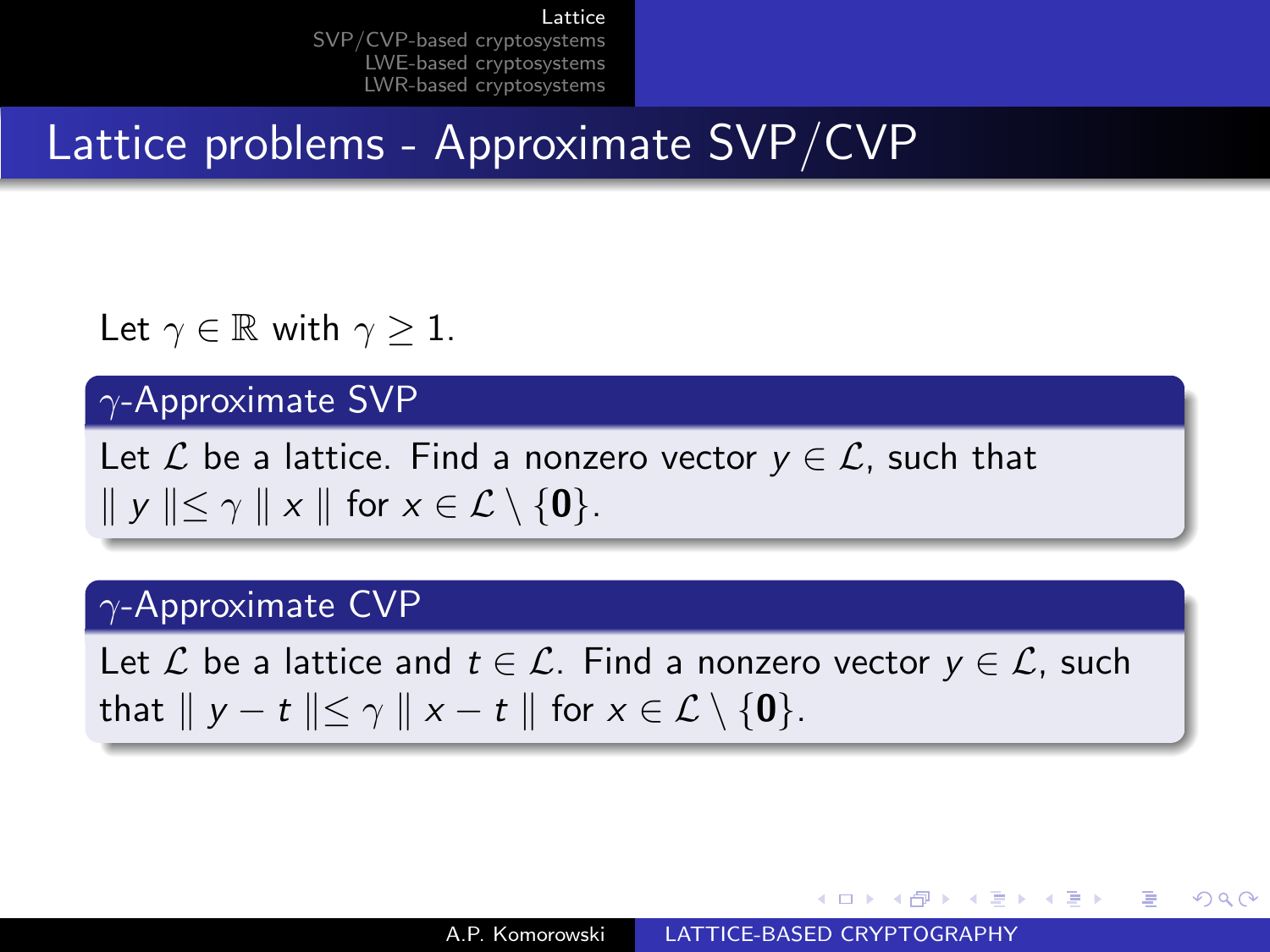# <span id="page-12-0"></span>Lattice problems - LWE

### Learning With Errors, LWE

Let  $A \in \mathbb{R}^{m \times n}$ ,  $b \in \mathbb{R}^m$  and a distribution  $\chi$  over  $\mathbb{R}^m$  be known. Find  $s \in \mathbb{Z}^n$  such that

$$
A\cdot s+e=b,
$$

where  $e \sim \chi$ .

∢ ロ ⊁ ( 何 ) ( ミ ) ( ミ ) ( ニ )

э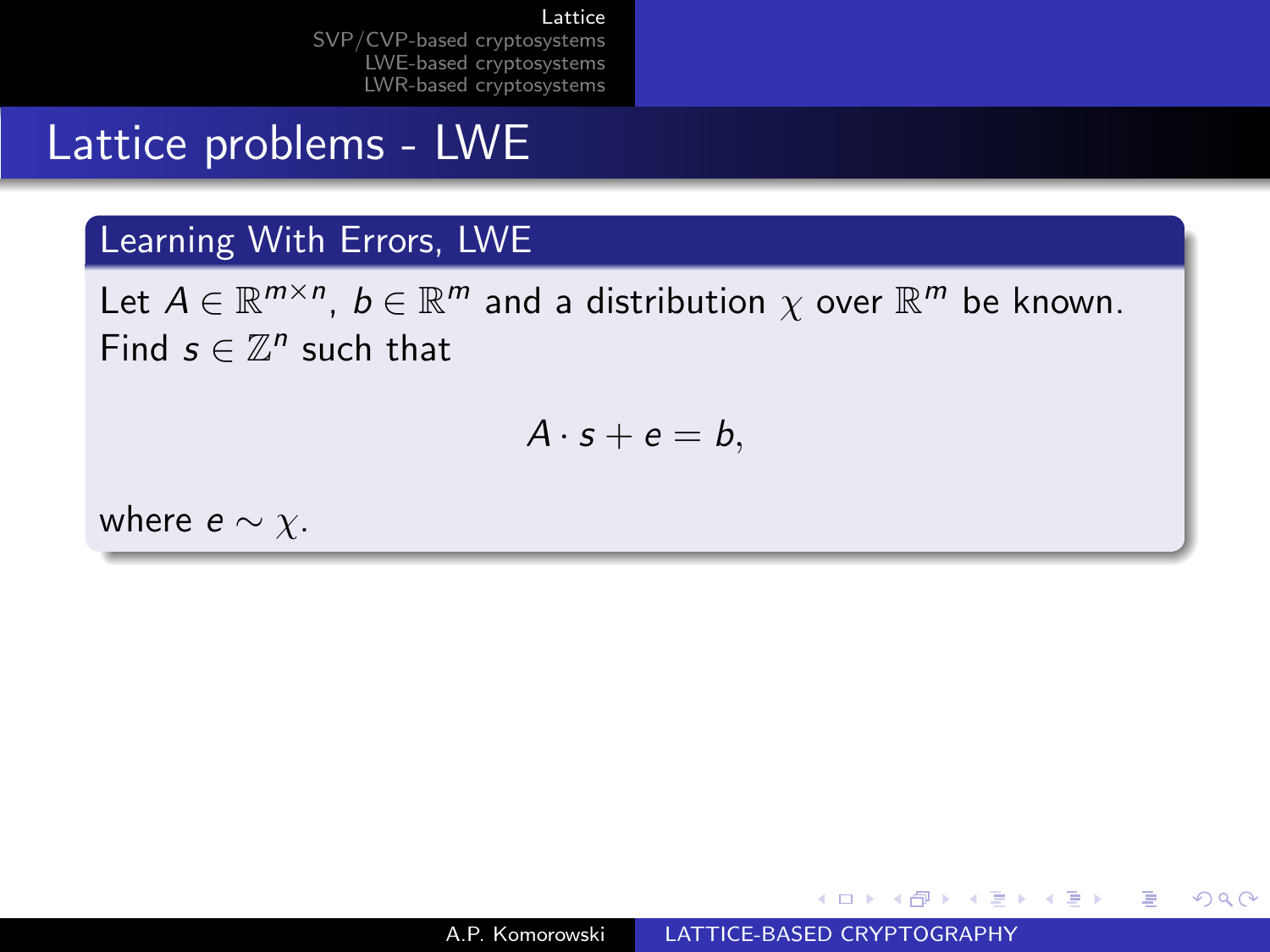# <span id="page-13-0"></span>Lattice problems - LWE

### Learning With Errors, LWE

Let  $A \in \mathbb{R}^{m \times n}$ ,  $b \in \mathbb{R}^m$  and a distribution  $\chi$  over  $\mathbb{R}^m$  be known. Find  $s \in \mathbb{Z}^n$  such that

$$
A\cdot s+e=b,
$$

where  $e \sim \chi$ .

Usually in cryptography,  $A \in \mathbb{Z}_p^{m \times n}$ ,  $b \in \mathbb{Z}_p^m$ ,  $s \in \mathbb{Z}^n$  and  $\chi$  is a " normal" distribution over  $\mathbb{Z}_p^m.$ LITERATURE:



Blum, A., Kalai, A. and Wasserman, H.: Noise-tolerant learning, the parity problem, and the statistical query model, Journal of the ACM, 50(4), 2003, 506–519



Regev, O.: On lattices, learning with errors, random linear codes, and cryptography, In Proc. 37th ACM Symp. on Theory of Computing (STOC), 2005, 84–93

Angluin, D. and Laird, P.: L[earn](#page-12-0)ing from noisy examples, Machine Learni[ng,](#page-14-0) [2\(](#page-11-0)[4\)](#page-12-0)[,](#page-6-0) [19](#page-14-0)[88](#page-5-0), [34](#page-14-0)3-[37](#page-5-0)[0](#page-6-0)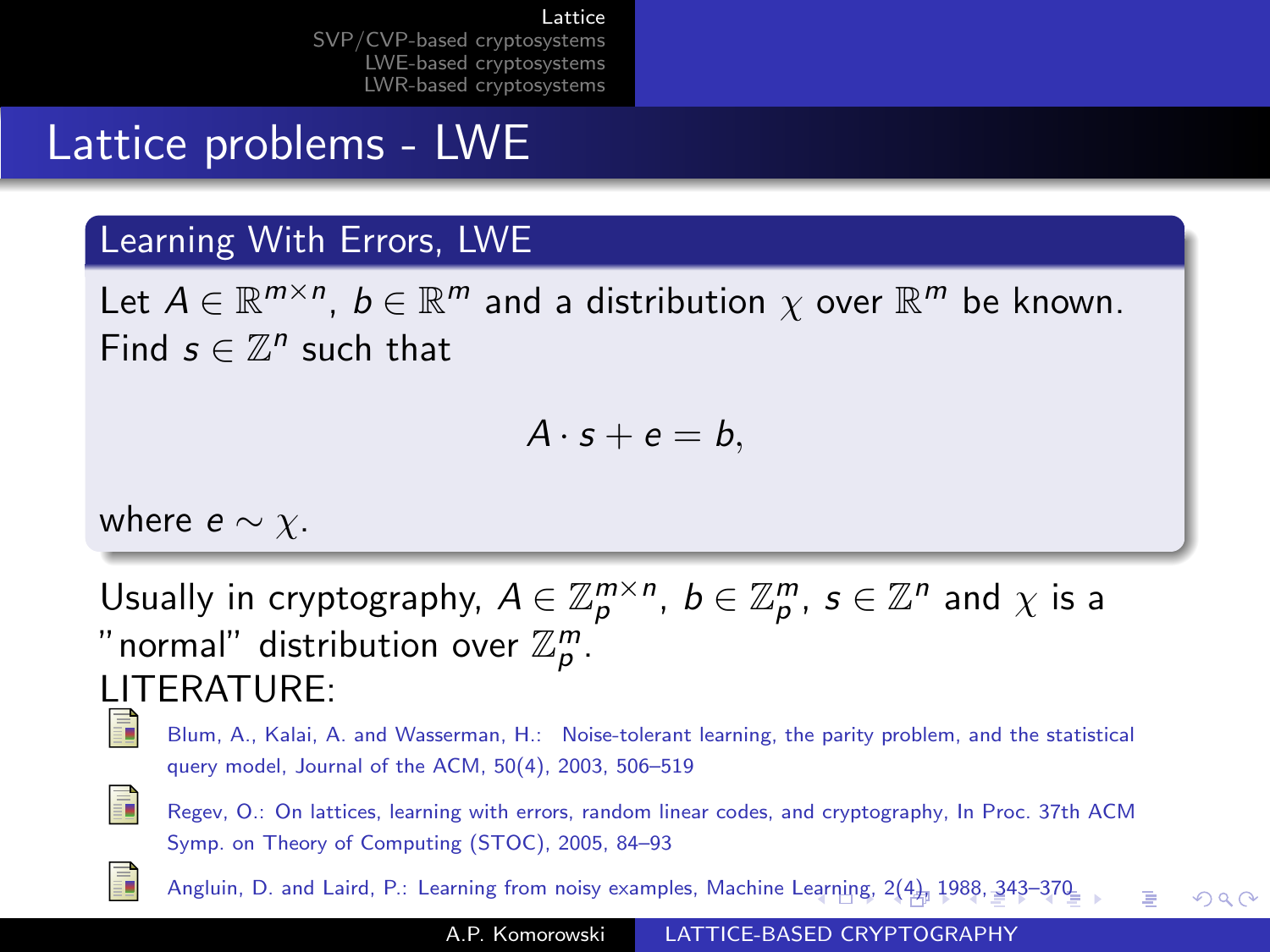# <span id="page-14-0"></span>Lattice problems - LWR

### Learning With Rounding, LWR

Let  $A \in \mathbb{R}^{m \times n}$ ,  $b \in \mathbb{Z}^m$  be known. Find  $s \in \mathbb{Z}^n$  such that

$$
\lfloor A\cdot s\rceil_p=b,
$$

where  $[[a_{ii}]_p \equiv [([a_{ii}] \mod p)]$ .

Usually in cryptography,  $A \in \mathbb{Z}_q^{m \times n}$ ,  $b \in \mathbb{Z}_q^m$  and  $s \in \mathbb{Z}_q^n$ . Note that LWR problem is a special case of LWE problem. LITERATURE:

Baneriee, A., Peikert, C., and Rosen, A.: Pseudorandom Functions and Lattices, In: Advances in Cryptology EUROCRYPT 2012, 2012, 719737

→ イラン イヨン イラン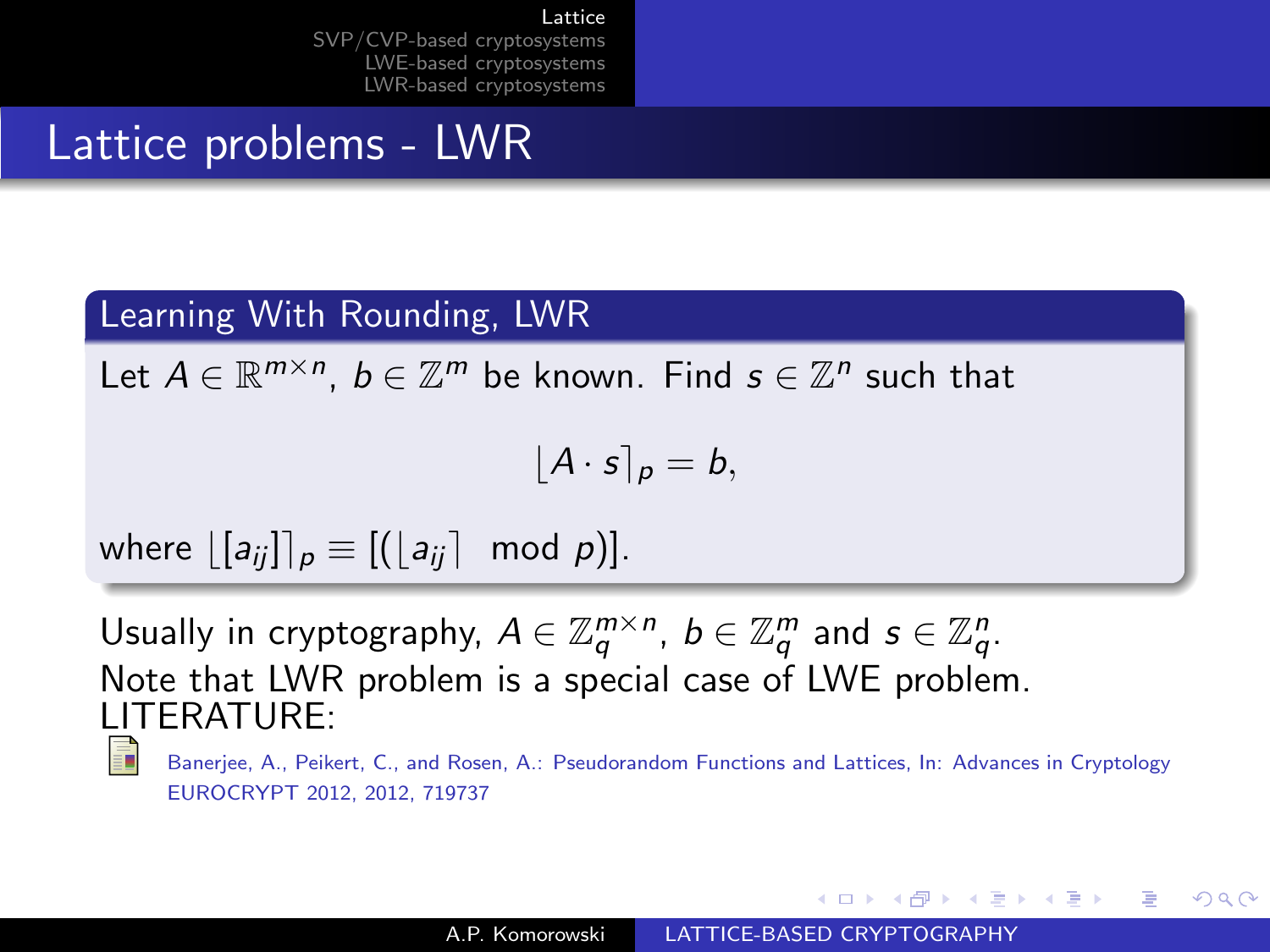# <span id="page-15-0"></span>NTRU

NTRU is a Public Key Cryptosystem connected with the SVP-problem on lattices. Let  $N, p, q \in \mathbb{Z}$  with  $gcd(p, q) = 1$  and  $q > p$ . Let  $R=\mathbb{Z}[X]/(X^N-1).$  Let  $\star$  denote the multiplining in  $R.$  Note that if

$$
\left(\sum_{i=0}^{N-1} F_i x^i\right) \star \left(\sum_{i=0}^{N-1} G_i x^i\right) = \sum_{i=0}^{N-1} H_i x^i,
$$

then

$$
H_k = \sum_{(i,j): i+j \equiv k \mod N} F_i G_j.
$$

## LITERATURE:

Banerjee, A., Peikert, C., and Rosen, A.: NTRU: A Ring-Based Public Key Cryptosystem, In: Algorithmic Number Theory. Vol. 1423, 1998, 267–288

∢ロト ∢母ト ∢ヨト ∢ヨト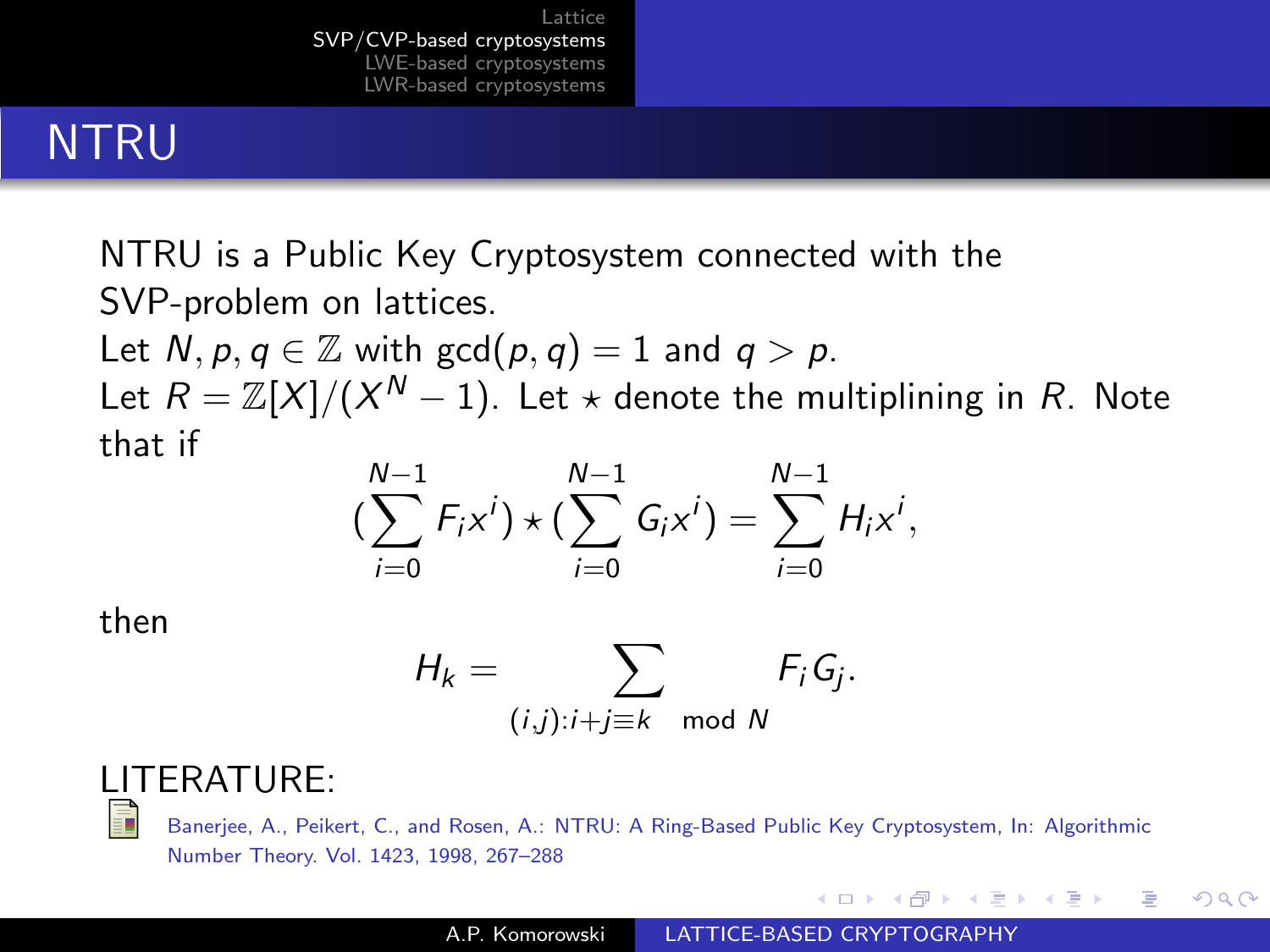# NTRU - Parameters, Public/Private key

Par N, p, q. Prkey  $(f,g)\in R^2$ , such that there exist  $F_p,F_q\in R$ , such that

$$
F_p \star f \equiv 1 \mod p \text{ and } F_q \star f \equiv 1 \mod q.
$$

Pubkey

$$
h: \equiv F_q \star g \mod q
$$

#### LITERATURE:

螶

螶

Banerjee, A., Peikert, C., and Rosen, A.: NTRU: A new high-speed public key cryptosystem, Manuscript circulated at CRYPTO 1996 rump session, 1996

Banerjee, A., Peikert, C., and Rosen, A.: NTRU: A Ring-Based Public Key Cryptosystem, In: Algorithmic Number Theory. Vol. 1423, 1998, 267–288

4 17 18

∢何 ▶ ∢ ヨ ▶ ∢ ヨ ▶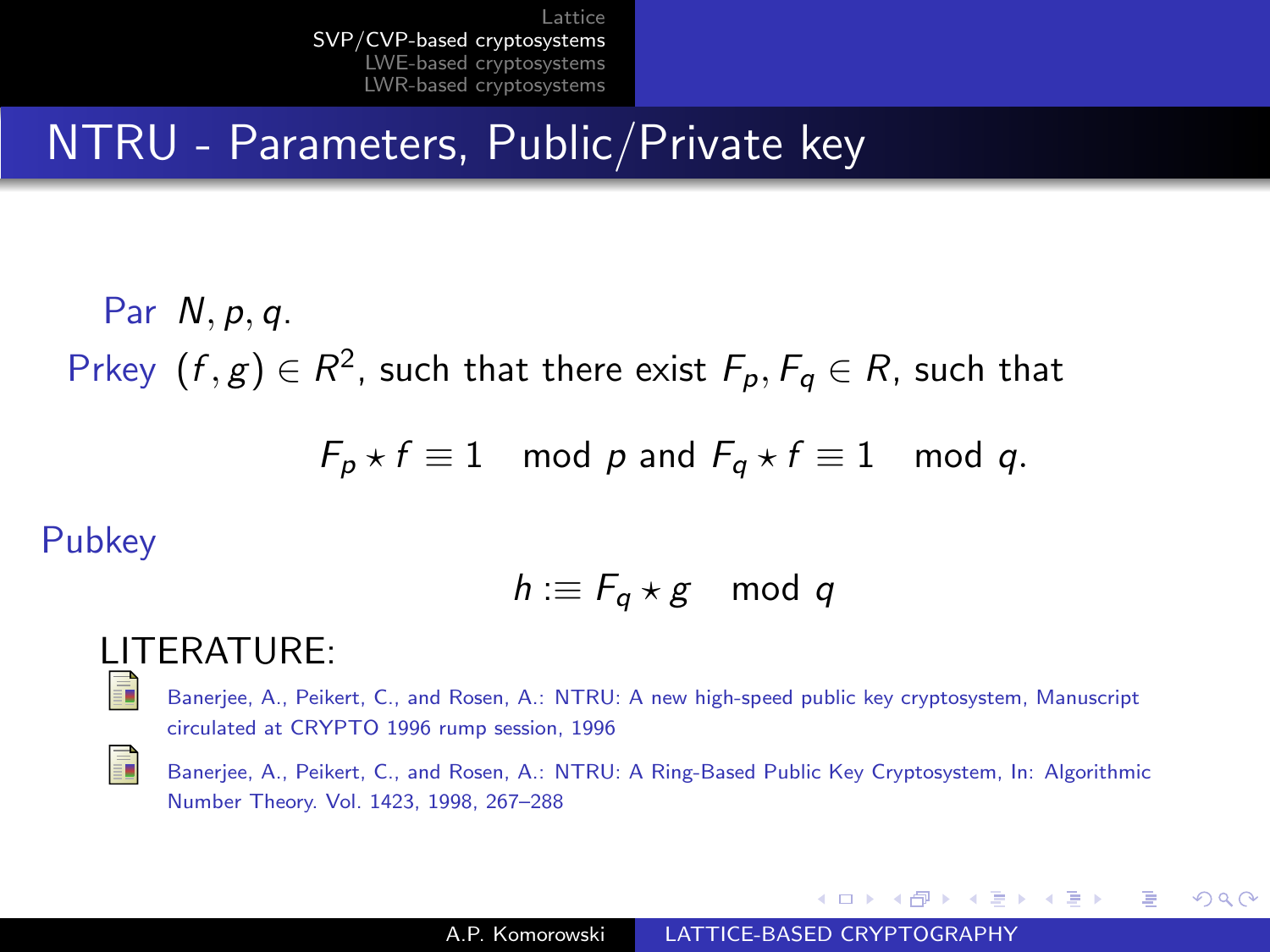NTRU - Encryption/Decryption

Mes  $m \in R$  with coefficients  $a_i < p$ . Enc Let  $r \in R$  be randomly chosen. The ciphertext is defined as

 $c := (pr) \star h + m \mod q$ 

Dec Compute

$$
a \equiv f \star c \mod q,
$$

to decrypt the message compute

$$
m \equiv F_p \star a \mod p.
$$

### LITERATURE:

晶

Banerjee, A., Peikert, C., and Rosen, A.: NTRU: A new high-speed public key cryptosystem, Manuscript circulated at CRYPTO 1996 rump session, 1996



Banerjee, A., Peikert, C., and Rosen, A.: NTRU: A Ring-Based Public Key Cryptosystem, In: Algorithmic Number Theory. Vol. 1423, 1998, 267–288 ∢ ロ ▶ ( 何 ) ( 《 手 ) ( く手 ) ( ) 重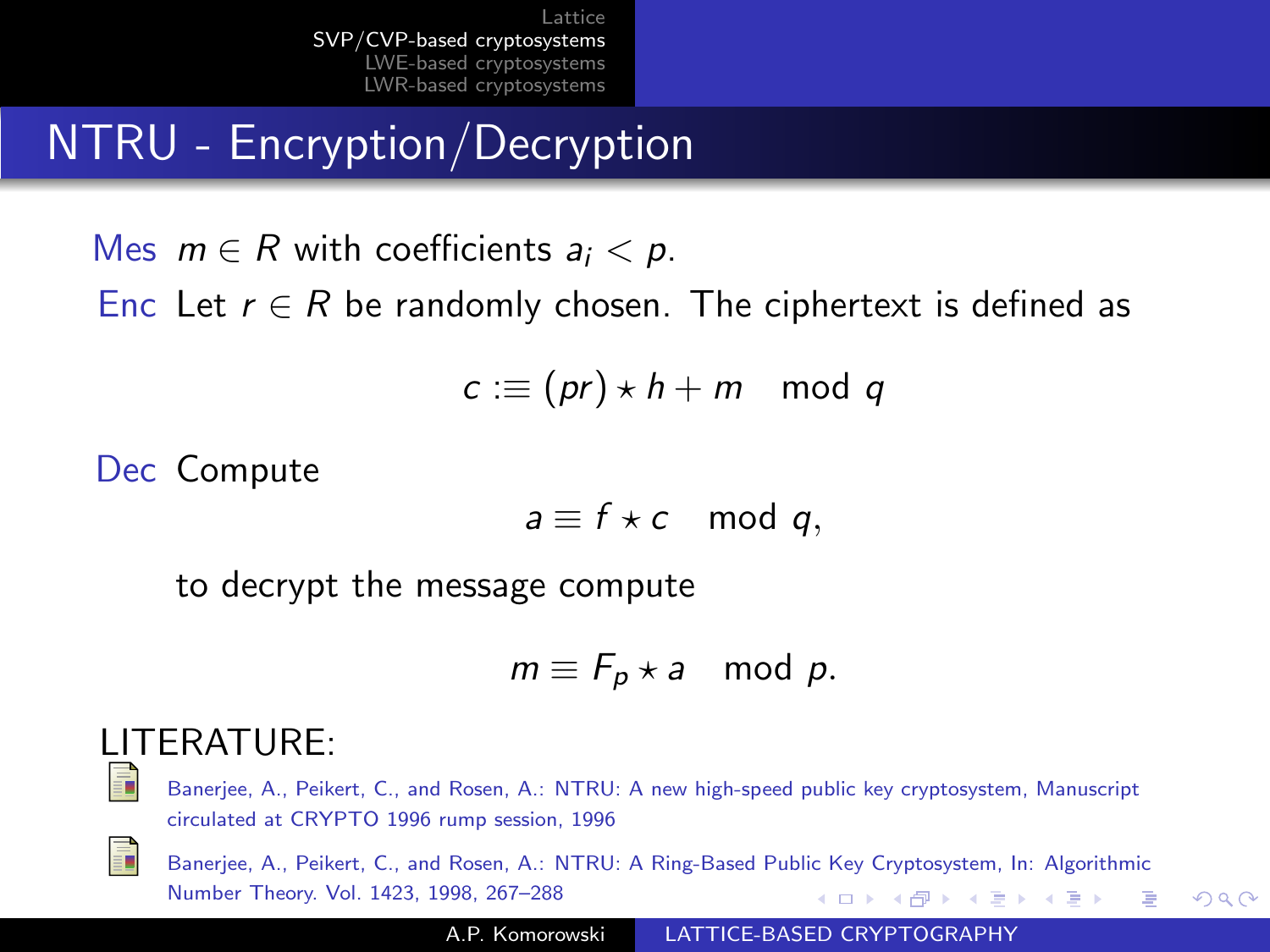# NTRU - Why NTRU works?

 $\star$  is associative, commutative and distributive over addition  $+$ .

4 17 18

→ イ冊 ▶ → ヨ ▶ → ヨ ▶ →

 $299$ 

э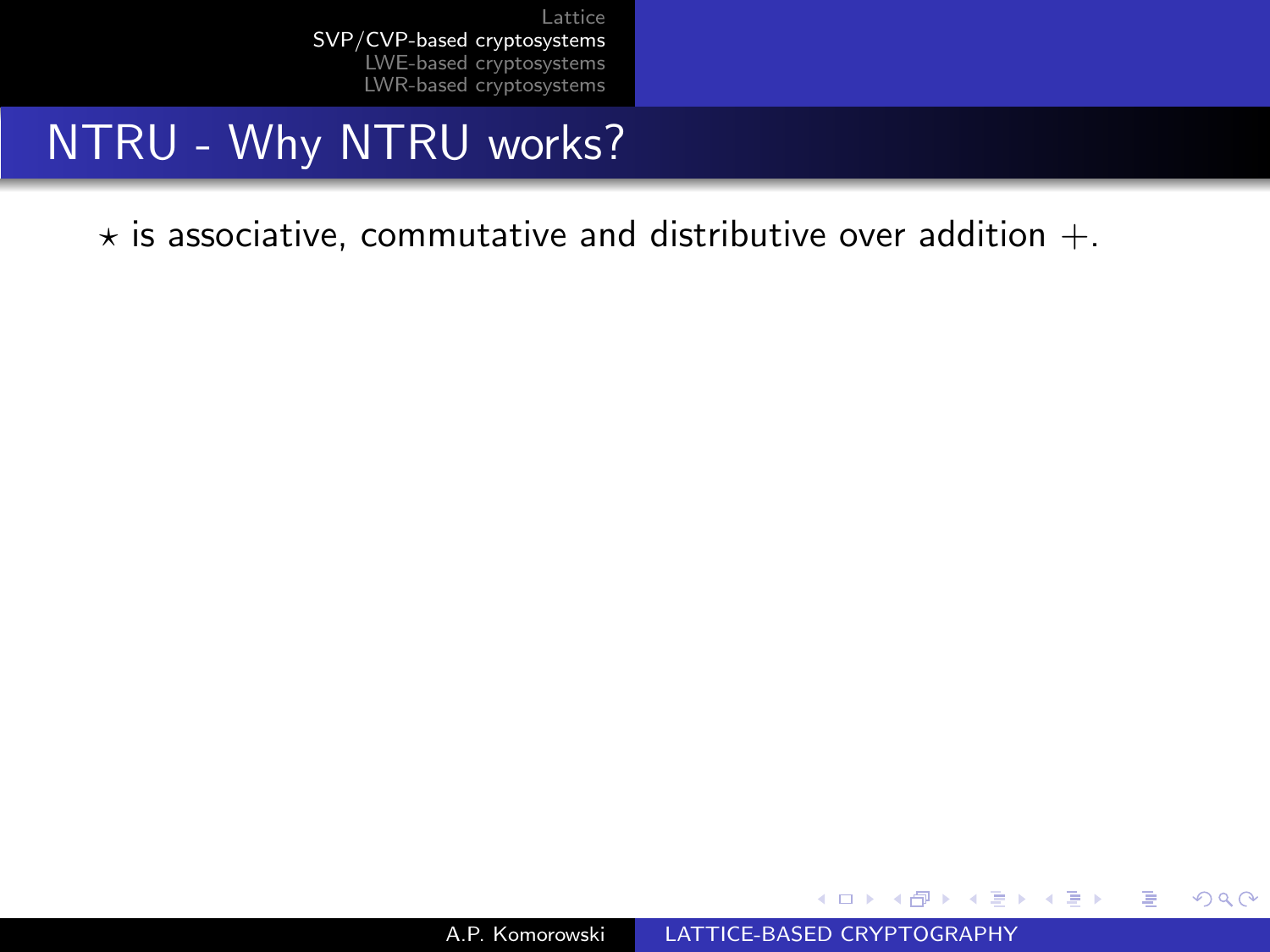# NTRU - Why NTRU works?

 $\star$  is associative, commutative and distributive over addition  $+$ .

$$
a \equiv f \star c \pmod{q} \equiv f \star (pr) \star h + f \star m \mod q
$$
  
\n
$$
\equiv f \star (pr) \star F_q \star g + f \star m \mod q
$$
  
\n
$$
\equiv (pr) \star g + f \star m \mod q
$$

メロト メ母 トメ ミト メ ヨ トー

 $299$ 

э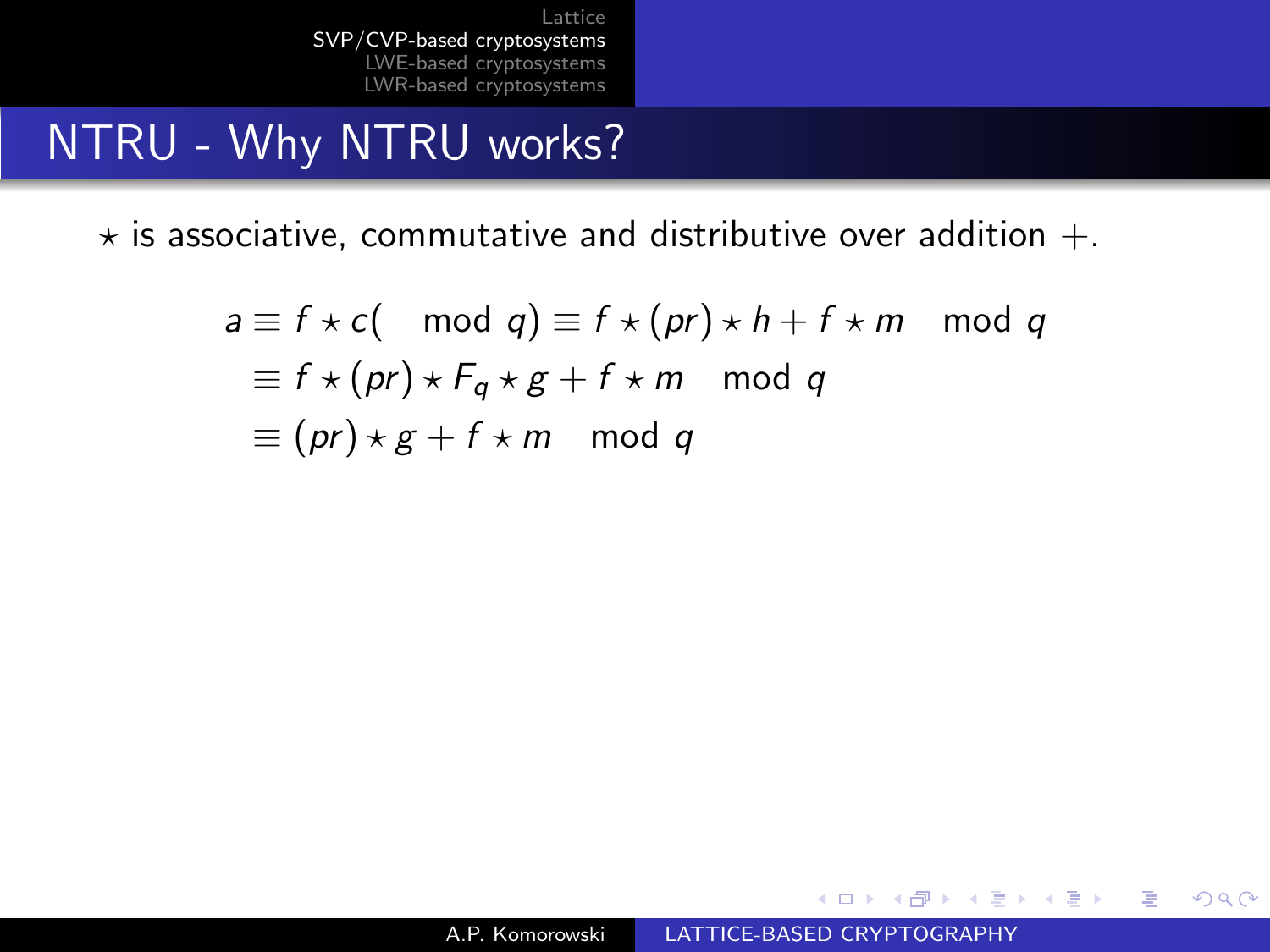# NTRU - Why NTRU works?

 $\star$  is associative, commutative and distributive over addition  $+$ .

$$
a \equiv f \star c \pmod{q} \equiv f \star (pr) \star h + f \star m \mod q
$$
  
\n
$$
\equiv f \star (pr) \star F_q \star g + f \star m \mod q
$$
  
\n
$$
\equiv (pr) \star g + f \star m \mod q
$$

If we choose proper  $p$  and  $q$ , then we can assume that  $|(pr) \star g + f \star m| \leq q.$ 

- 4 重 8 - 4 重 8

 $\Omega$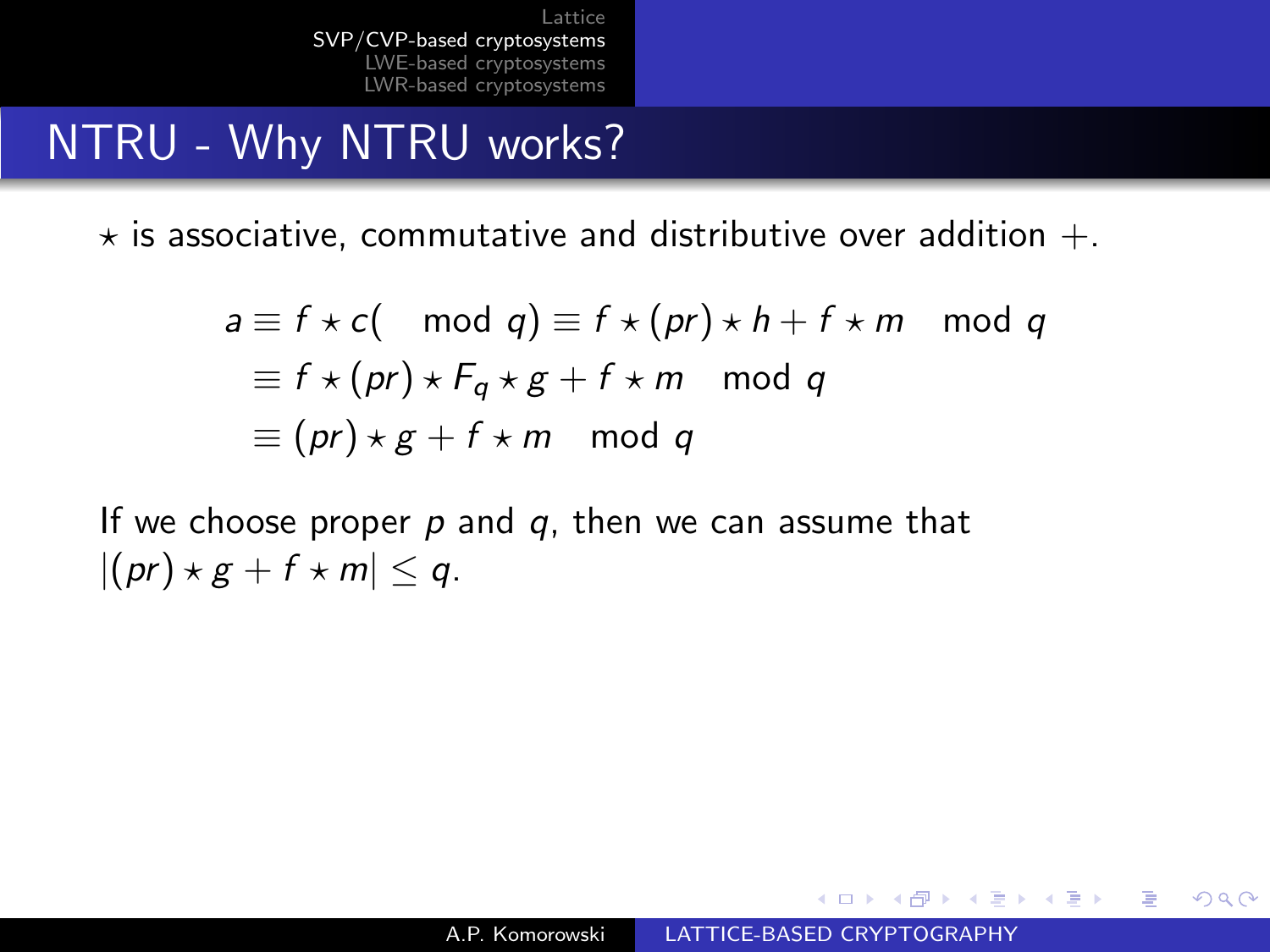# <span id="page-21-0"></span>NTRU - Why NTRU works?

 $\star$  is associative, commutative and distributive over addition  $+$ .

$$
a \equiv f \star c \pmod{q} \equiv f \star (pr) \star h + f \star m \mod q
$$
  
\n
$$
\equiv f \star (pr) \star F_q \star g + f \star m \mod q
$$
  
\n
$$
\equiv (pr) \star g + f \star m \mod q
$$

If we choose proper  $p$  and  $q$ , then we can assume that  $|(pr) \star g + f \star m| \leq q.$ 

$$
F_p \star a \text{(mod } p) \equiv F_p \star (pr) \star g + F_p \star f \star m \text{(mod } p) \equiv m
$$

# LITERATURE:<br>El Banerier A Peike

Banerjee, A., Peikert, C., and Rosen, A.: NTRU: A new high-speed public key cryptosystem, Manuscript circulated at CRYPTO 1996 rump session, 1996



Banerjee, A., Peikert, C., and Rosen, A.: NTRU: A Ring-Based Public Key Cryptosystem, In: Algorithmic Number Theory. Vol. 1423, 1998, 267–288 ∢ ロ ▶ ( 何 ▶ ( 手 ▶ ( 手 ) .

 $\Omega$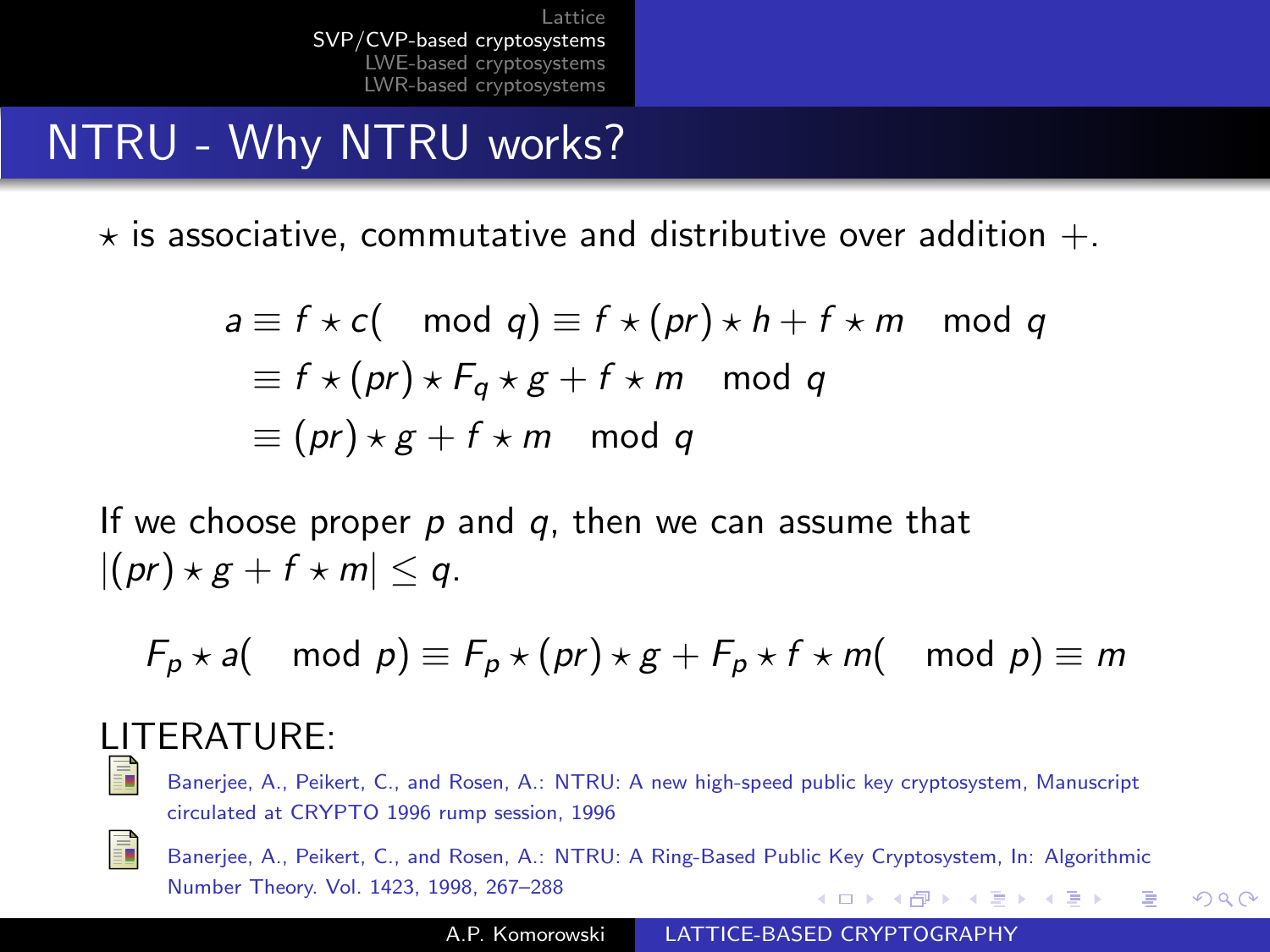# <span id="page-22-0"></span>LWE-based general cryptosystems

Par  $n, m, l, t, r, q \in \mathbb{Z}$ , an distribution  $\chi$  over  $\mathbb{Z}^{m \times l}$ . Let

$$
f: \mathbb{Z}_t^l \to \mathbb{Z}_t^q, (v_1, v_2, \ldots, v_t) \mapsto (\lfloor qv_1/l \rfloor, \lfloor qv_2/l \rfloor, \ldots, \lfloor qv_t/l \rfloor)
$$
  

$$
f^{-1}: \mathbb{Z}_t^q \to \mathbb{Z}_t^l, (v_1, v_2, \ldots, v_t) \mapsto (\lfloor lv_1/q \rfloor, \lfloor lv_2/q \rfloor, \ldots, \lfloor lv_t/q \rfloor)
$$

PrKey A matrix  $S \in \mathbb{Z}_q^{n \times l}$ ,

PubKey Let  $A \in \mathbb{Z}^{m \times n}$  and  $E \in \mathbb{Z}^{m \times l}$  with  $E \sim \chi$ . The public key is the pair

$$
(A, P = AS + E) \in \mathbb{Z}^{m \times n} \times \mathbb{Z}^{m \times l}.
$$

## Mes  $m \in \mathbb{Z}_t^l$ . LITERATURE:

Regev, O.: On lattices, learning with errors, random linear codes, and cryptography, In Proc. 37th ACM Symp. on Theory of Computing (STOC), 2005, pages 84–93



譶

Peikert, C., Vaikuntanathan V., and Waters B.: A framework for efficient and composable oblivious transfer, In Advances in Cryptology (CRYPTO), LNCS. Springer, 20[08](#page-21-0)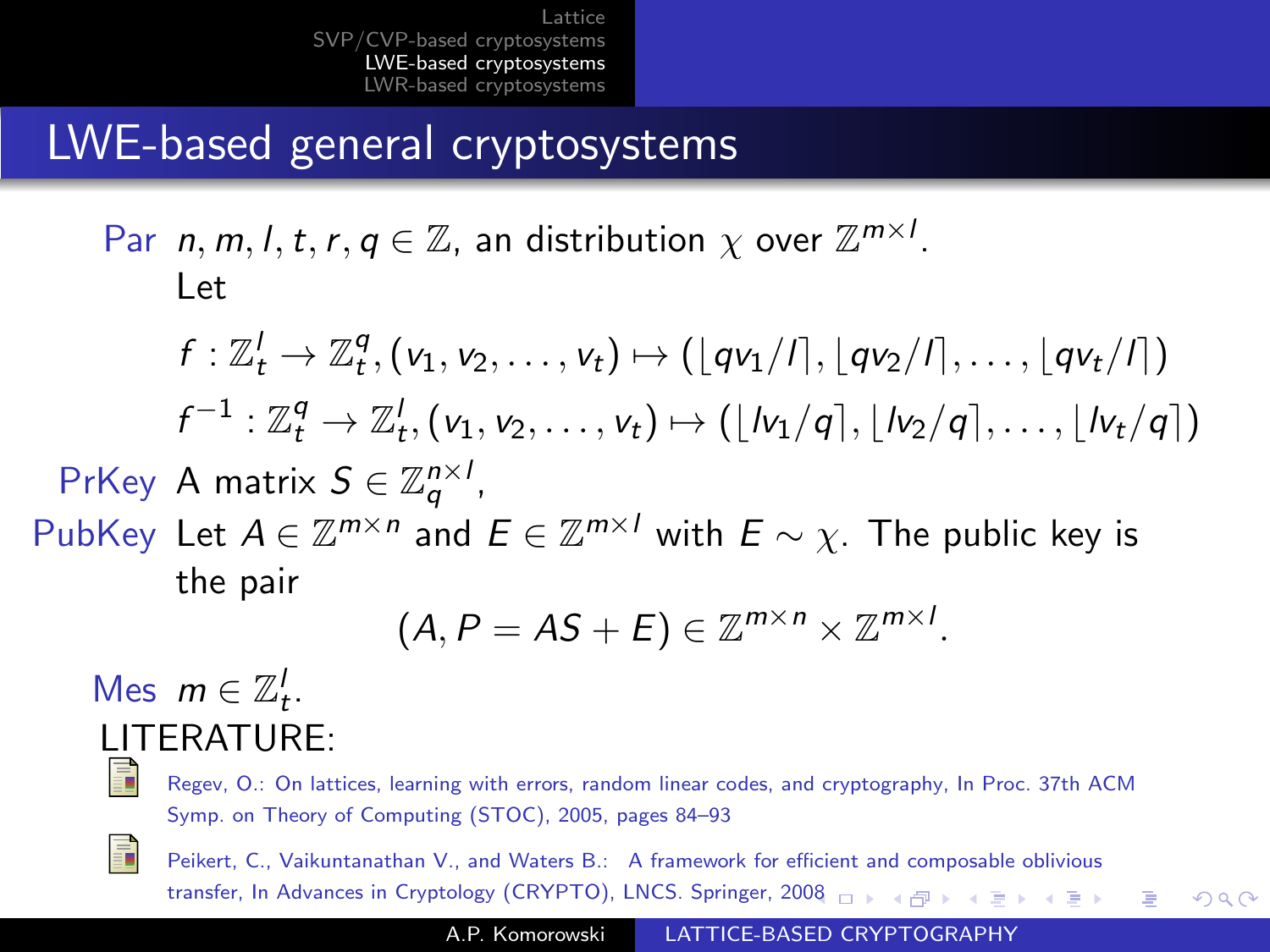<span id="page-23-0"></span>LWE-based general cryptosystems

Enc Choose  $a \in \{-r, -r+1, \ldots, r\}^m$  uniformly at random. The ciphertext is a pair

$$
(u, c) = (A^T a, P^T a + f(m)) \in \mathbb{Z}_q^n \times \mathbb{Z}_q^l.
$$

Dec Output

$$
m'=f^{-1}(c-S^Tu).
$$

 $x = x$ 

一 4 三 下

 $\Omega$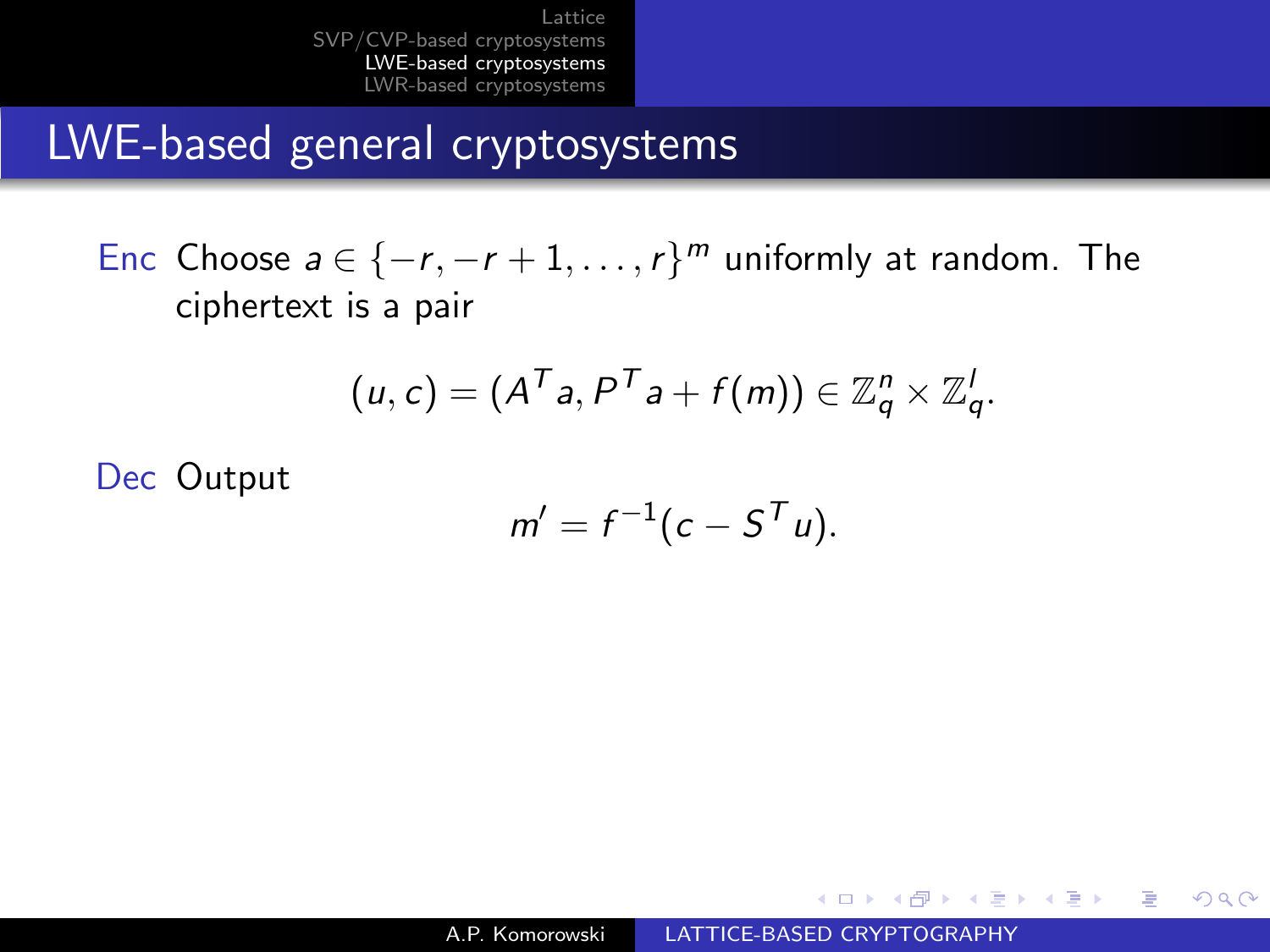LWE-based general cryptosystems

Enc Choose  $a \in \{-r, -r+1, \ldots, r\}^m$  uniformly at random. The ciphertext is a pair

$$
(u,c)=(A^T a, P^T a + f(m)) \in \mathbb{Z}_q^n \times \mathbb{Z}_q^l.
$$

Dec Output

$$
m'=f^{-1}(c-S^Tu).
$$

Note that sometimes  $m = Dec(Enc(m))$  does not hold. A probability of such situation should be low in good LWE-based cryptosystems. LITERATURE:

Regev, O.: On lattices, learning with errors, random linear codes, and cryptography, In Proc. 37th ACM Symp. on Theory of Computing (STOC), 2005, pages 84–93



Peikert, C., Vaikuntanathan V., and Waters B.: A framework for efficient and composable oblivious transfer, In Advances in Cryptology (CRYPTO), LNCS. Springer, 20[08](#page-23-0)

 $\Omega$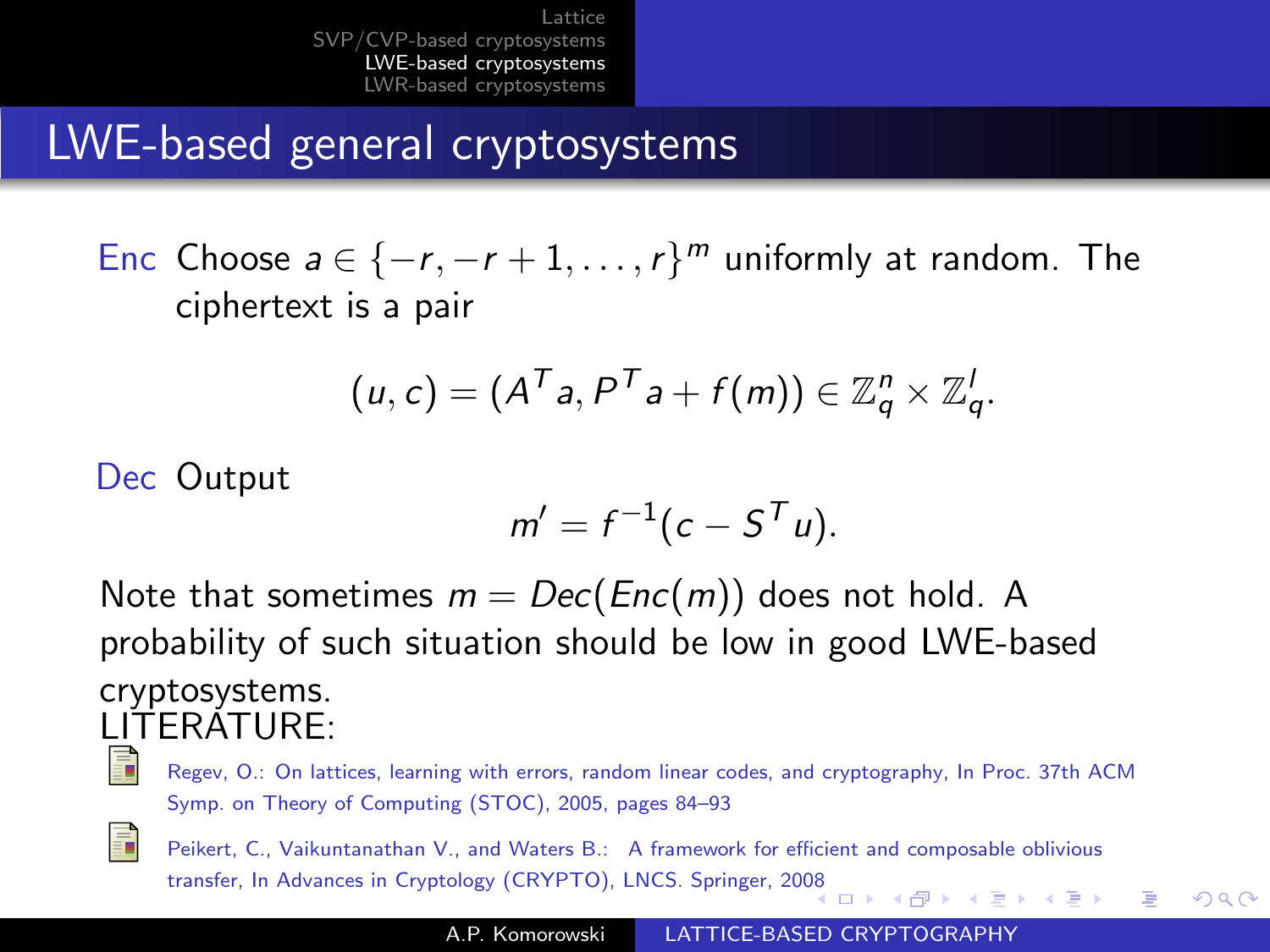# CRYSTALS Kyber, Parametrs and keys

Let 
$$
R = \mathbb{Z}[x]/(x^{256} + 1)
$$
,  $R_q = \mathbb{Z}_q[x]/(x^{256} + 1)$ 

 $Com: R \times \mathbb{Z}_+ \times \mathbb{Z}_+ \to R_d$ ;  $(x, d, q) \mapsto |(d/q)x|$  mod d)

 $DeCom: R \times \mathbb{Z}_+ \times \mathbb{Z}_+ \to R_{\alpha}$ ;  $(x, d, q) \mapsto |(q/d)x|$  mod q)

- Par  $k, q, d_t, d_U, d_{\nu}$  positive integers, an binomial distribution  $\chi$ on  $\mathbb{Z}$ .
- PrKey Let  $A \in R_{q}^{k \times k}$ , Let  $\mathcal{S}, E \in R^{k}$  with each coefficient generated according to  $\chi$ . The Private Key is S.

PubKey  $(P = Com(AS + E, 2^{d_t}, q), A) \in R_{2^d} \times R_q^{k \times k}$ .



Bos, J., Ducas, L., Kiltz, E., Lepoint, T., Lyubashevsky, V., Schanck, J.M., Schwabe, P., Seiler, G., and Stehl, D.: CRYSTALS Kyber: a CCA-secure module-lattice-based KEM, 2018 IEEE European Symposium on Security and Privacy, EuroSP 2018, 2018 - スート スート スート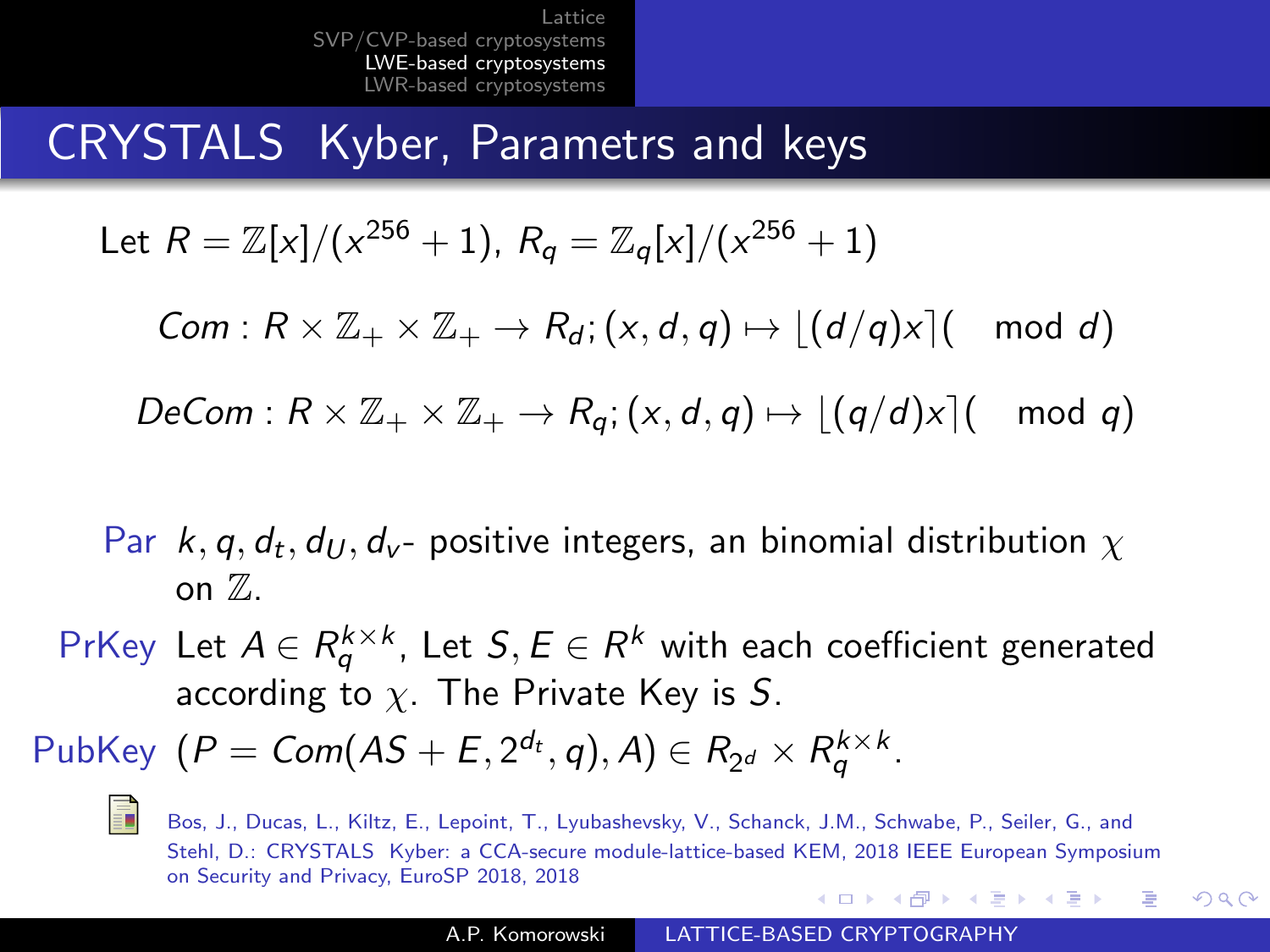# <span id="page-26-0"></span>CRYSTALS Kyber, Encryption and Decryption

Mes  $m \in R_{a}$ , represented as an polynomial with coefficients in  $\{0,1\}.$ 

Enc Choose  $r, e_1 \in R^k$  with each coefficient generated according to  $\chi$  and  $e_2 \in R$  chosen according to  $\chi$ . Let

$$
t = DeCom(P, d_t, q).
$$

Then the ciphertext is a pair

$$
(U = Com(AT r + e1, 2dU, q), v = Com(tT r + e2 + \lfloor q/2 \rfloor m, 2dv, q))
$$

Dec Output

$$
m' = \textit{Com}(\textit{DeCom}(v, 2^{d_v}, q) - S \cdot \textit{DeCom}(U, 2^{d_U}, q), 2, q)
$$



Bos, J., Ducas, L., Kiltz, E., Lepoint, T., Lyubashevsky, V., Schanck, J.M., Schwabe, P., Seiler, G., and Stehl, D.: CRYSTALS Kyber: a CCA-secure module-lattice-based KEM, 2018 IEEE European Symposium on Security and Privacy, EuroSP 2018, 2018 イロメ イ母メ イヨメ イヨメー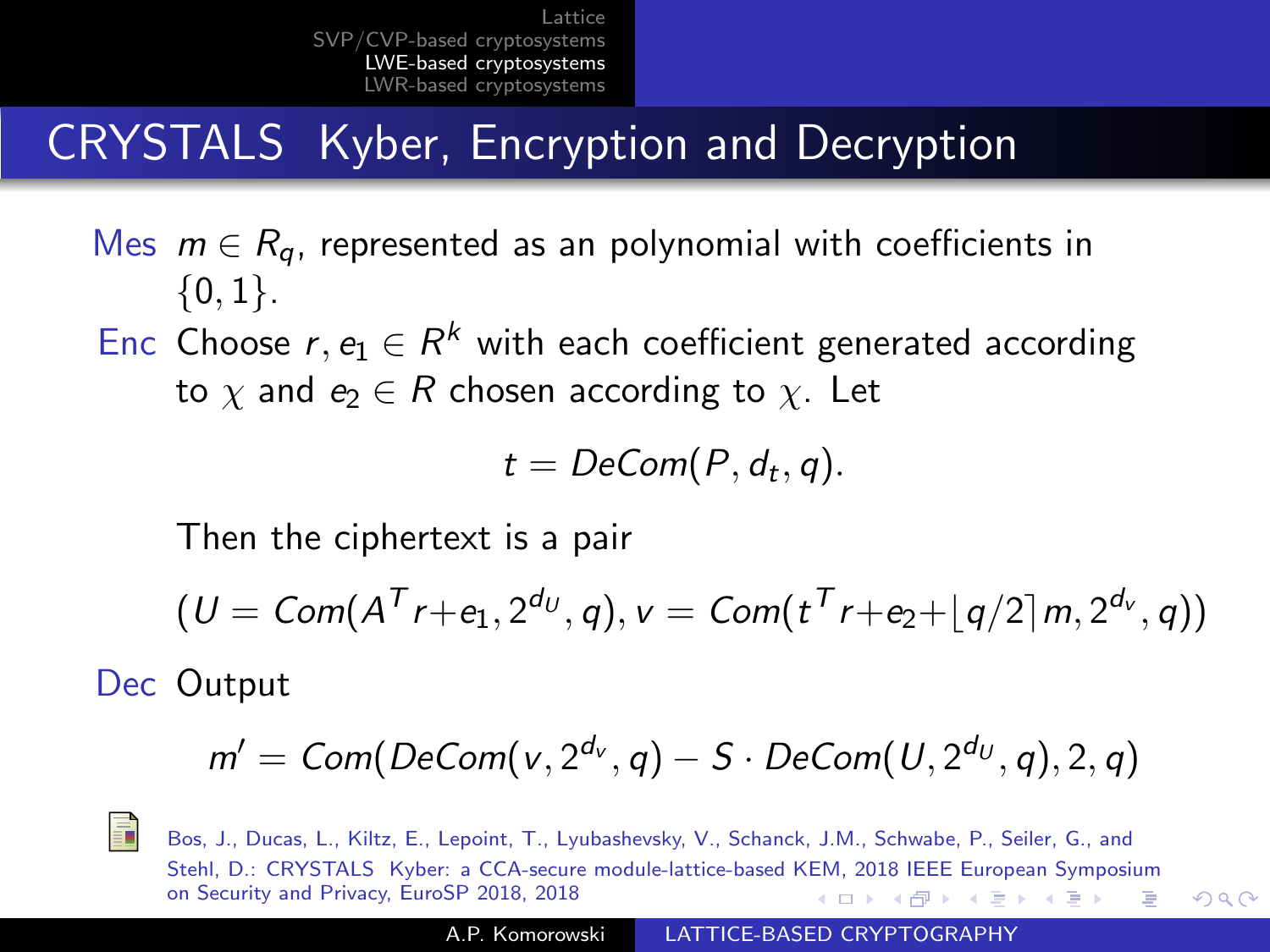# <span id="page-27-0"></span>SABER

Let 
$$
R = \mathbb{Z}[x]/(x^{256} + 1), R_q = \mathbb{Z}_q[x]/(x^{256} + 1).
$$

Par *I*, *q*, *t*- positive integers, an binomial distribution  $\chi$  over *R*, constant vector  $h \in R_q^l, \ h_1 \in R_q.$ 

PrKey A vector 
$$
S \in R_q^l
$$
, with each coefficient generated according to  $\chi$ ,

PubKey Let  $A \in R_q^{l \times l}$ . The public key is the pair

$$
(A, P = Com(AS + h, p, q)) \in R_q^{1 \times 1} \times R_p^k.
$$

譶

DAnvers, J-P., Sujoy Sinha Roy, A.K. and Vercauteren, F.: Saber: Module-LWR based key exchange, CPA-secure encryption and CCA-secure KEM, IACR Cryptol. ePrint Arch., 2018, pages 84–93

∢何 ▶ ∢ ヨ ▶ ∢ ヨ ▶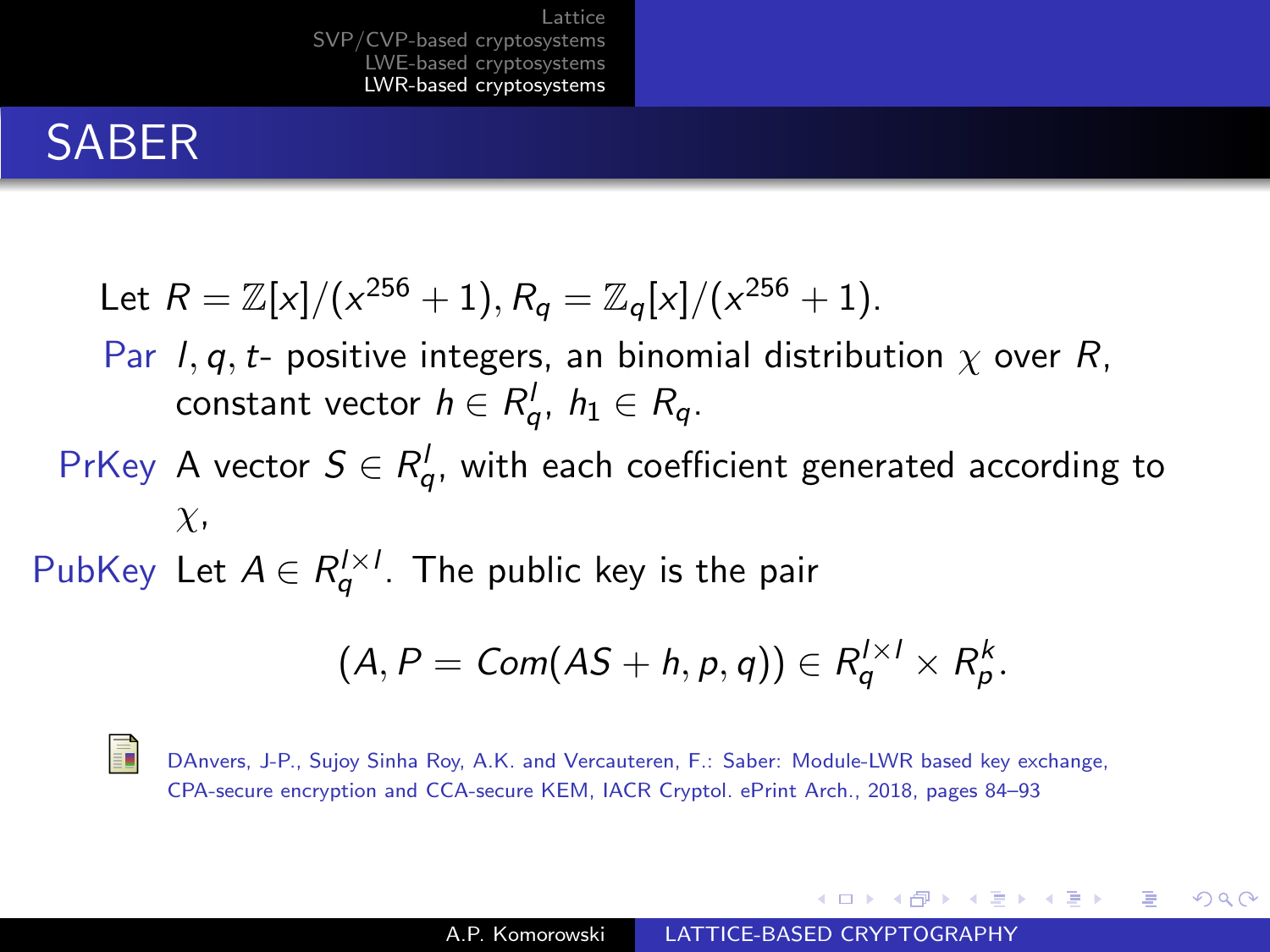# <span id="page-28-0"></span>SABER

## Mes  $m \in R_{a}$ , represented as an polynomial with coefficients in  ${0, 1}.$

Enc Choose  $S' \in R_q^k$  with each coefficient generated according to  $\chi$ . Let

$$
P' = Com(AS' + h, p, q) \in R_p^k
$$

Then the ciphertext is a pair

$$
(v = \text{Com}(P'^T S' + h_1 + \frac{p}{2}m, 2t, p), P') \in R_{2t} \times R_p^k.
$$

Dec Output

$$
m' = \text{Com}(P'^T S' + h_1 + \frac{p}{2}m, 2, p) \in R_2
$$



DAnvers, J-P., Sujoy Sinha Roy, A.K. and Vercauteren, F.: Saber: Module-LWR based key exchange, CPA-secure encryption and CCA-secure KEM, IACR Cryptol. ePrint [Arch](#page-27-0).[, 2](#page-29-0)[01](#page-27-0)[8, p](#page-28-0)[ag](#page-29-0)[es](#page-21-0) [8](#page-22-0)[4–](#page-26-0)[93](#page-27-0) つくへ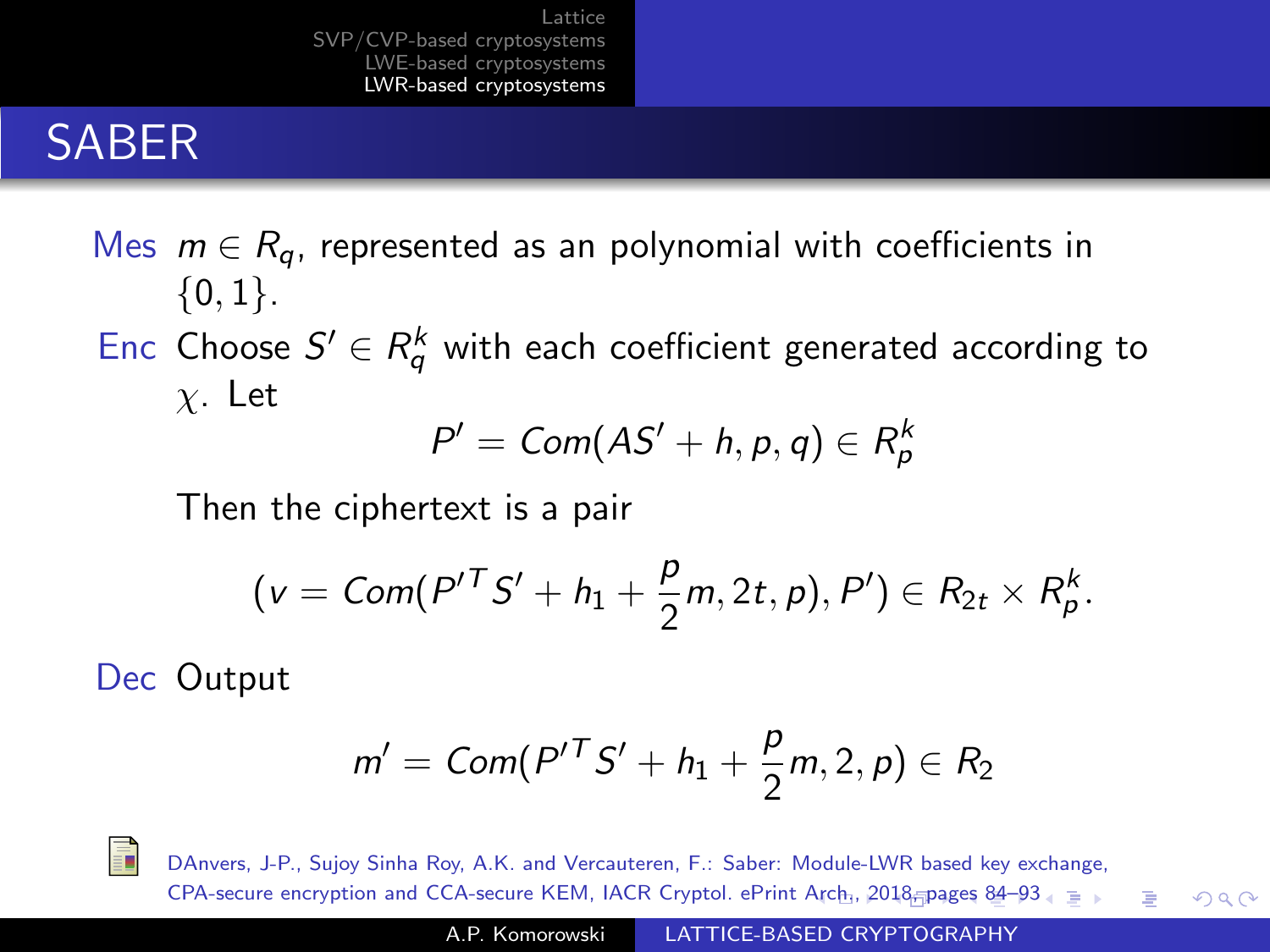# <span id="page-29-0"></span>LITERATURE

Angluin, D. and Laird, P.: Learning from noisy examples, Machine Learning, 2(4), 1988, 343–370



Banerjee, A., Peikert, C., and Rosen, A.: NTRU: A new high-speed public key cryptosystem, Manuscript circulated at CRYPTO 1996 rump session, 1996



Blum, A., Kalai, A. and Wasserman, H.: Noise-tolerant learning, the parity problem, and the statistical query model, Journal of the ACM, 50(4), 2003, 506–519



Bos, J., Ducas, L., Kiltz, E., Lepoint, T., Lyubashevsky, V., Schanck, J.M., Schwabe, P., Seiler, G., and Stehl, D.: CRYSTALS Kyber: a CCA-secure module-lattice-based KEM, 2018 IEEE European Symposium on Security and Privacy, EuroSP 2018, 2018



DAnvers, J-P., Sujoy Sinha Roy, A.K. and Vercauteren, F.: Saber: Module-LWR based key exchange, CPA-secure encryption and CCA-secure KEM, IACR Cryptol. ePrint Arch., 2018, pages 84–93



Micciancio D., Regev, O.: Lattice-based Cryptography, In Post-Quantum Cryptography, Springer, Berlin, Heidelberg 2009, pages 147–191



Peikert, C., Vaikuntanathan V., and Waters B.: A framework for efficient and composable oblivious transfer, In Advances in Cryptology (CRYPTO), LNCS. Springer, 2008



Raghunathan, M. S.: Discrete Subgroups of Lie Groups, Springer-Verlag Berlin Heidelberg, 1972.



ĒΓ

Regev, O.: On lattices, learning with errors, random linear codes, and cryptography, In Proc. 37th ACM Symp. on Theory of Computing (STOC), 2005, pages 84–93